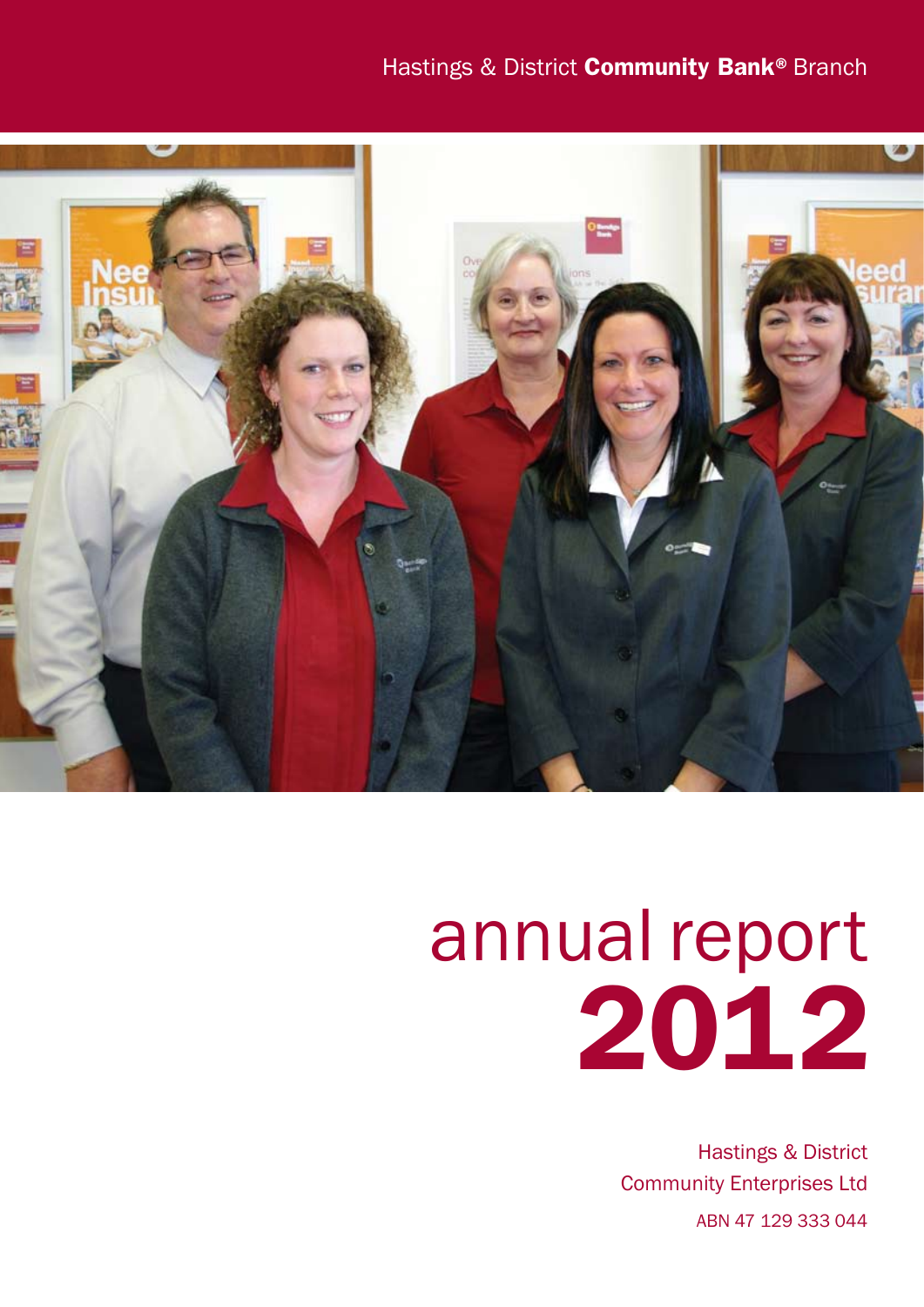## **Contents**

| <b>Chairman's report</b>           | 2  |
|------------------------------------|----|
| Manager's report                   | З  |
| Directors' report                  | 4  |
| Auditor's independence declaration | 8  |
| <b>Financial statements</b>        | 9  |
| Notes to the financial statements  | 13 |
| Directors' declaration             | 29 |
| Independent audit report           | 30 |

#### Annual Report cover images

#### Front Cover

• Branch Manager Greg Hood and staff (L to R) Jenny, Myrna, Justine and Sharon (absent: Kerry).

#### Back cover

- • Top: Scouts from 1st Tyabb group lead our Parade entry.
- • Bottom left: Chairman, Vic Rodwell and Director, Richard Armstrong take over the BBQ at a football match.
- • Bottom right: Western Port Basketball Association finals presentations.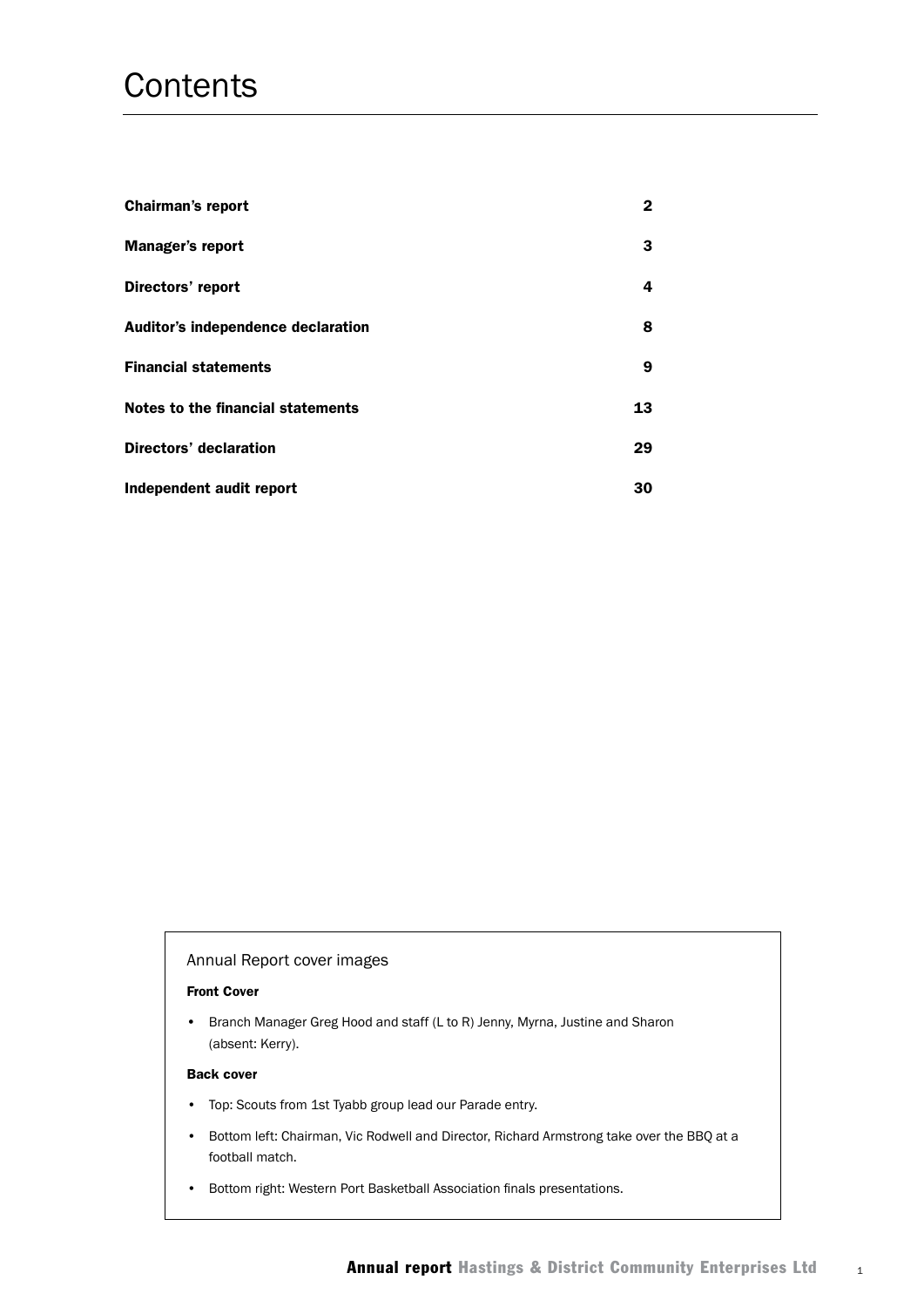## Chairman's report

## For year ending 30 June 2012

It gives me great pleasure to report to shareholders, on behalf of the Board, on company performance for the year ending 30 June 2012, this being the fourth years trading of our company.

When we commenced this journey four years ago we understood that it would not be easy and a great learning curve for all of us. It has certainly been all of that. The frustrations of being so close to profit but still not yet fully achievable continue to remain with us.

At this time last year, I reported that we were trading according to our prospectus in both business growth and the reduction of trading losses. In fact I also reported that we were close to consistent profitability.

Unfortunately, due to especially harsh trading conditions in the Financial Services Industry, and the inevitable increases in our cost base, we have been unable to reach that target in the past financial year. Trading for all banks in this financial year has been rather tough, with higher funding costs and low demand for credit. This has impacted on all banks and we certainly aren't immune for all of this.

However, despite this, the past three months have seen us in profit in two of those three months and given reasonable trading conditions, we are now positioned to move into consistent profitability during the months ahead.

Our total banking business continues to grow and has risen by \$13 million over the past financial year. We continue to focus on generating new business from all of our market areas in an effort to increase our core revenue.

We continue to utilise our Market Development Fund for the benefit of the community and to this date we have given grants, sponsorships etc to the extent of \$130,000. This is \$130,000 the community would not have received had we not pursued the formation of a **Community Bank®** branch for Hastings.

To our wonderful branch staff, lead by our Manager, Greg Hood, thank you for your help and assistance during this past year. It is always a joy to enter "Our bank" to be welcomed by the smiling faces of our staff, and continuing reports coming back to us, indicate that customers certainly feel the same way. Thank you once again.

To you our shareholders, we sincerely thank you for your patience and support, whilst we go through the growth process. Without your support we simply would not be here.

To our Board of Directors, my sincere thanks for your dedicated service to our community. History will show that the pain, heartaches and frustrations, were all very, very, worthwhile.

s

Vic Rodwell Chairman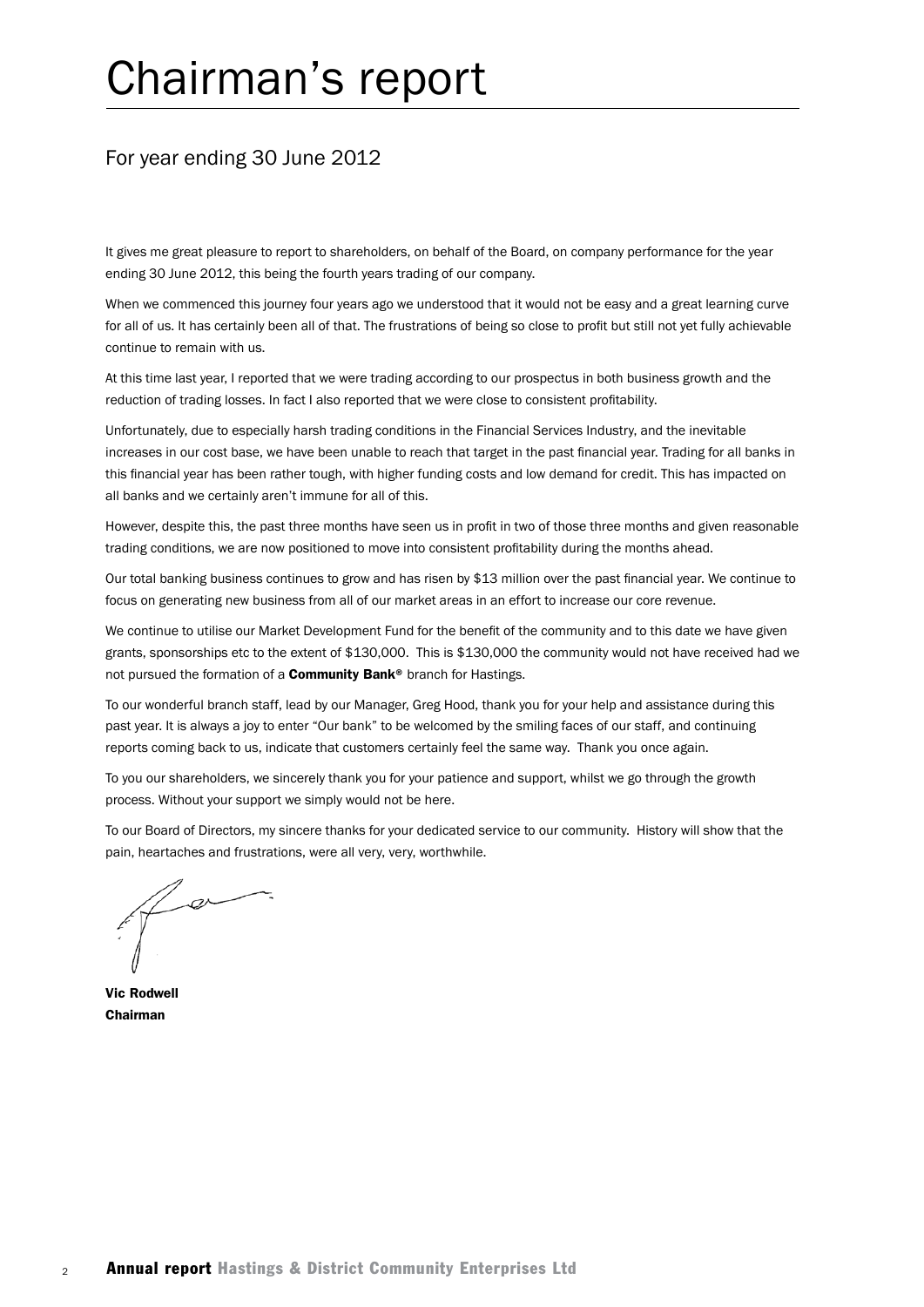## Manager's report

## For year ending 30 June 2012

Welcome the fourth Annual Report for Hastings & District Community Bank® Branch.

This is my second report and I am very proud of what the branch and staff has been able to achieve during the past 12 months. We have been able to grow our business and also make a significant contribution to the Hastings and District community.

During the 12 months, the branch has been able to increase our total deposit and lending balances by \$13 million.

While we have experienced an increase in our footings we have seen many new customers welcomed to our Community Bank<sup>®</sup> branch. We now hold a total of 2,688 deposit and loan accounts.

Our customers are to be commended for their support of our **Community Bank®** branch, without this support our branch would not be able to contribute to our community's prosperity in the way we have.

Our Community Bank<sup>®</sup> branch has been able to contribute \$130,000 back to 60 different community groups.

During the year the branch has been able to establish an excellent relationship with a number of local primary schools. We now have a fantastic relationship with six primary schools and Westernport Secondary College. As well as the Primary Schools, the branch has also contributed to a number of different literacy programs that have been made available to students within our community. To hear of the terrific results and positive influence that these programs are having on the children participating, gives me a great sense of pride in the knowledge that these programs have been able to exist due to a contribution from our **Community Bank®** branch.

Our next step in the process is to ensure that we continue to grow our business over the next 12 months so that we can continue to increase our contributions to such programs, making them available to more students.

Being able to increase our business will allow our **Community Bank®** branch to have more funds available to all community groups making Hastings and District a more enjoyable community environment for us all to be involved in.

Please encourage any family and friends to come in and see us at the branch so that either I and/or my fantastic staff can have an opportunity to explain to them the benefits of banking with Hastings & District Community Bank® Branch.

To my staff a special thank you for your efforts during the year and your endless desire to see our branch become more successful than it already is. Each of you are to be congratulated on the high level of service that all our customers receive and your personal time that you give up to help our community groups.

In closing I would like to thank the Board for their continued support and voluntary contribution throughout the year. The staff and I look forward, with your support, to our continued growth for the coming year.

Greg Hood Branch Manager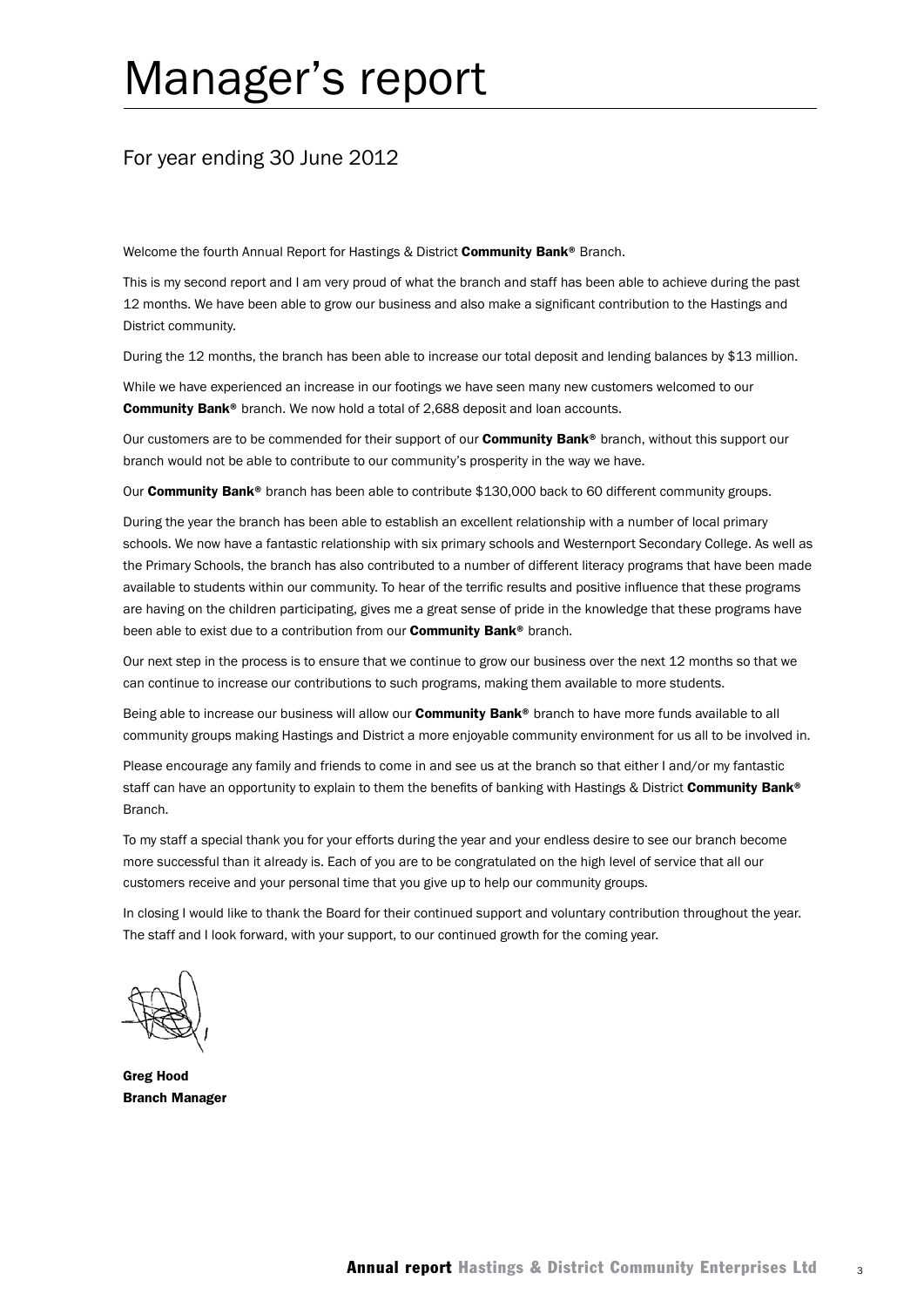## Directors' report

## For the financial year ended 30 June 2012

Your Directors submit their report of the company for the financial year ended 30 June 2012.

#### **Directors**

The names and details of the company's Directors who held office during or since the end of the financial year are:

Victor Rodwell Chairman Retired

Kenneth Ingersoll Director Retired

Brian Stahl OAM, JP Director Retired

Alfred Tallon Director Real Estate Agent

Andrew Iredale Director Retailer

Richard Armstrong OBE Director Retired

Peter DeJong Director (resigned 31 August 2011) Retired Board member since 25 August 2010 Lisa Dixon Director Retail Business Owner

John Crough Director Retired

Steven Dowling Director Company Director

Pamela Ford Director Public Servant

#### Dominic Tallon Alternate Director Real Estate Agent Board member since 29 June 2011

Andrew Venturini Director Appointed 30 November 2011

Robert Tuckett Director (resigned 24 October 2011) Retail Business Owner Board member since 29 June 2011

Directors were in office for this entire year unless otherwise stated.

No Directors have material interests in contracts or proposed contracts with the company.

#### Principal activities

The principal activities of the company during the course of the financial year were in providing **Community Bank®** services under management rights to operate a franchised branch of Bendigo and Adelaide Bank.

There has been no significant changes in the nature of these activities during the year.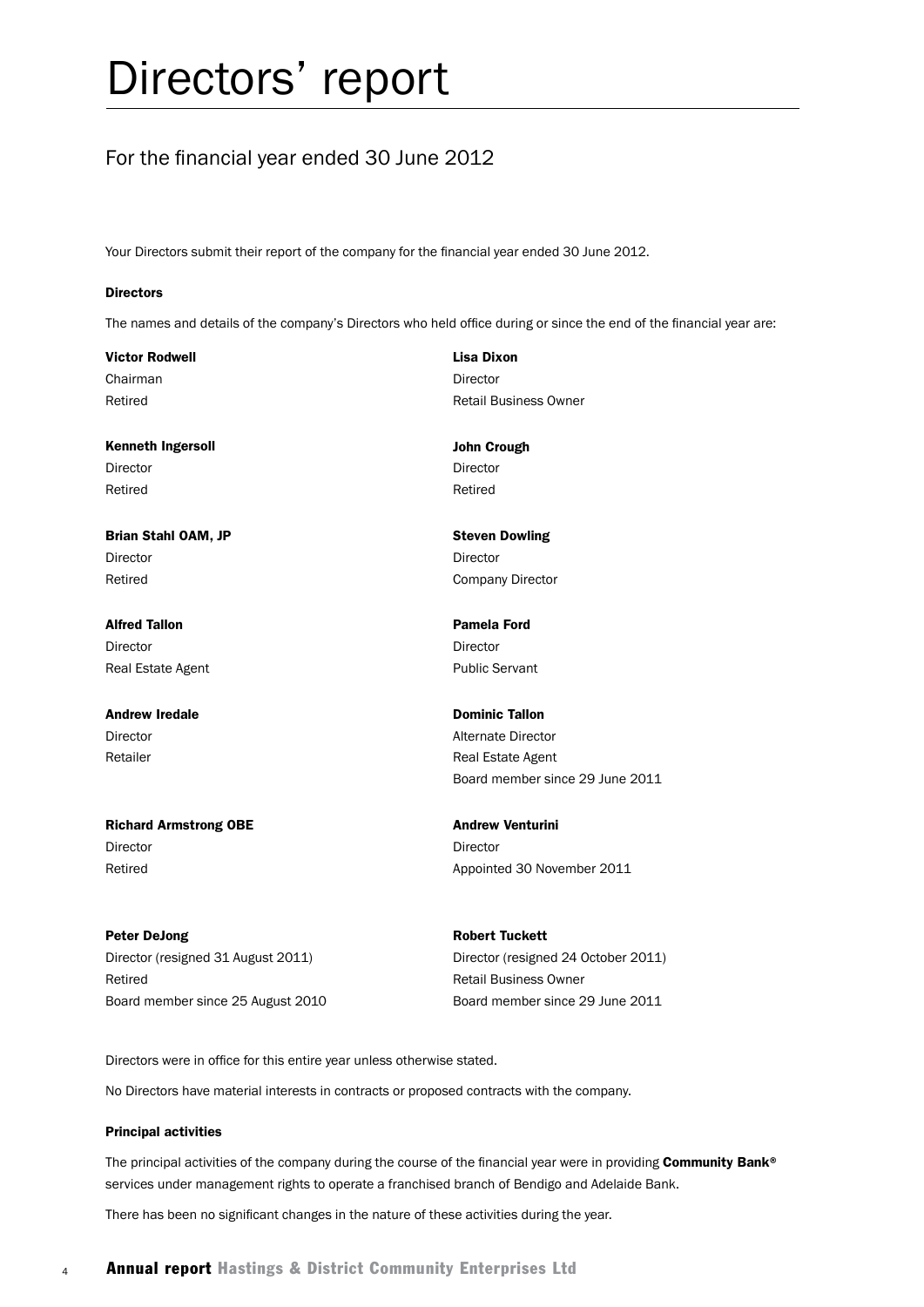#### Operating results

The loss of the company for the financial year after income tax was (\$28,300) (2011: \$58,391).

#### Financial position

The net assets of the company have decreased by \$28,300 from 30 June 2011 to \$196,983 in 2012. The decrease is largely due to an increase in the bank overdraft of the company.

#### Dividends

The Directors recommend that no dividend be paid for the current year.

#### Significant changes in the state of affairs

In the opinion of the Directors there were no significant changes in the state of affairs of the company that occurred during the financial year under review not otherwise disclosed in this report.

#### Events after the reporting period

Since balance date, the world financial markets have shown volatility that may have an impact on investment earnings in the 2012/13 financial year. The company continues to maintain a conservative investment strategy to manage the exposure to market volatility.

There are no other matters or circumstances that have arisen since the end of the financial year that have significantly affected or may significantly affect the operations of the company, the results of those operations or the state of affairs of the company, in future years.

#### Future developments

The company will continue its policy of providing banking services to the community.

#### Environmental issues

The company is not subject to any significant environmental regulation.

#### Proceedings on behalf of company

No person has applied for leave of court to bring proceedings on behalf of the company or intervene in any proceedings to which the company is a party for the purpose of taking responsibility on behalf of the company for all or any part of those proceedings. The company was not a party to any such proceedings during the year.

#### Remuneration report

No Director has received or become entitled to receive, during or since the financial year, a benefit because of a contract made by the company, controlled entity or related body corporate with a Director, a firm which a Director is a member or an entity in which a Director has a substantial financial interest. This statement excludes a benefit included in the aggregate amount of emoluments received or due and receivable by Directors shown in the company's accounts, or the fixed salary of a full-time employee of the company, controlled entity or related body corporate.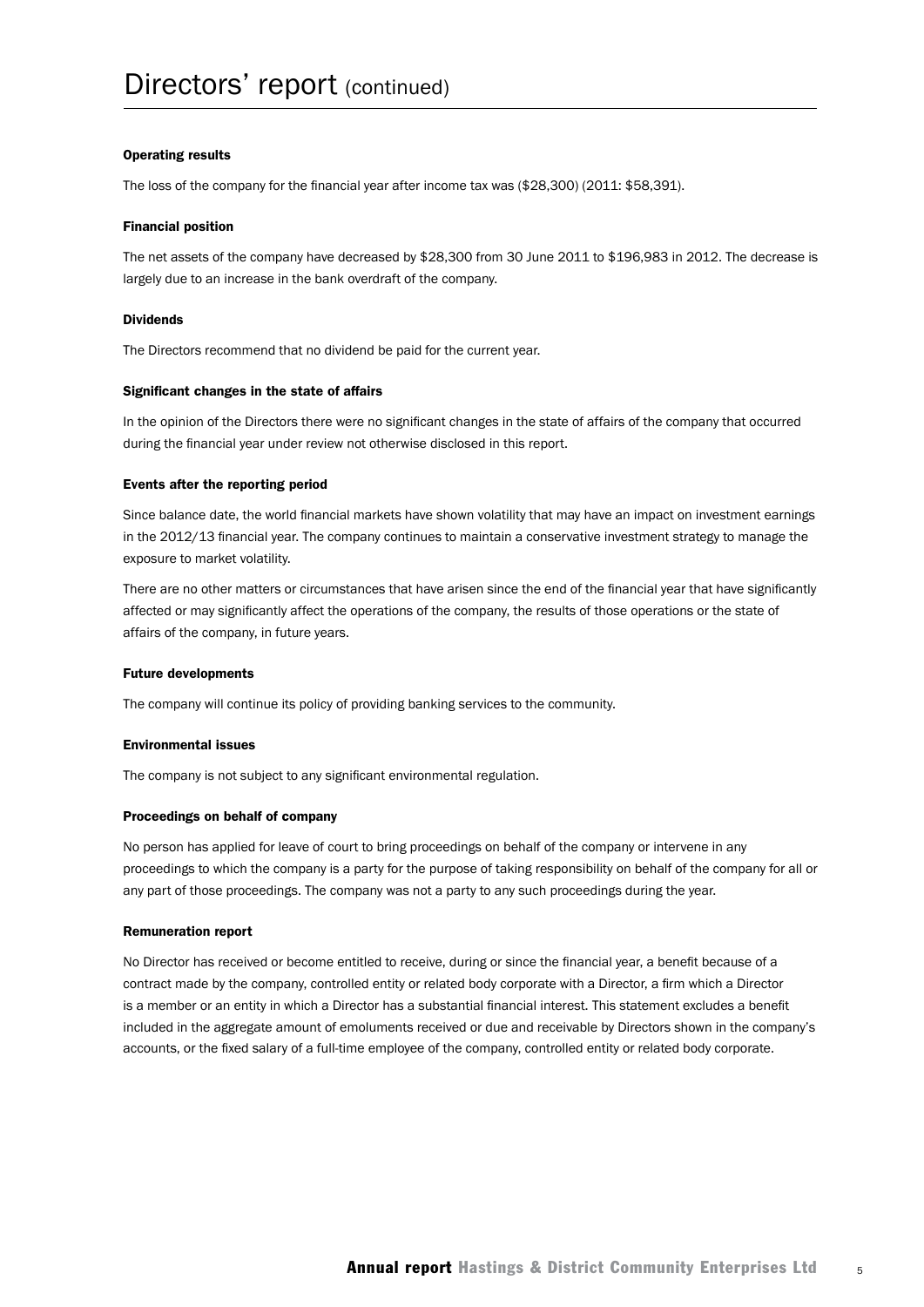#### Indemnifying Officers or Auditor

The company has agreed to indemnify each Officer (Director, Secretary or employee) out of assets of the company to the relevant extent against any liability incurred by that person arising out of the discharge of their duties, except where the liability arises out of conduct involving dishonesty, negligence, breach of duty or the lack of good faith. The company also has Officers Insurance for the benefit of Officers of the company against any liability occurred by the Officer, which includes the Officer's liability for legal costs, in or arising out of the conduct of the business of the company or in or arising out of the discharge of the Officer's duties.

Disclosure of the nature of the liability and the amount of the premium is prohibited by the confidentiality clause of the contract of insurance. The company has not provided any insurance for an Auditor of the company.

#### Directors' meetings

The number of Directors' meetings attended during the year were:

| <b>Director</b>                               | <b>Board meetings#</b> |
|-----------------------------------------------|------------------------|
| Lisa Dixon                                    | 9(10)                  |
| <b>Victor Rodwell</b>                         | 10(10)                 |
| Kenneth Ingersoll                             | 9(10)                  |
| John Crough                                   | 4(10)                  |
| <b>Steven Dowling</b>                         | 9(10)                  |
| Brian Stahl OAM, JP                           | 10(10)                 |
| Pamela Ford                                   | 7(10)                  |
| <b>Alfred Tallon</b>                          | 5(10)                  |
| Dominic Tallon                                | 8(10)                  |
| <b>Richard Armstrong OBE</b>                  | 10(10)                 |
| Andrew Iredale                                | 8(10)                  |
| Andrew Venturini (appointed 30 November 2011) | 7(7)                   |
| Robert Tuckett (resigned 24 October 2011)     | 1(1)                   |
| Peter DeJong (resigned 31 August 2011)        | 1(1)                   |

# The first number is the meetings attended while in brackets is the number of meetings eligible to attend.

#### Company Secretary

Victor Rodwell has been company Secretary since July 2010. His qualifications and experience include being a Certified Practising Accountant. Victor has extensive experience in running a variety of businesses.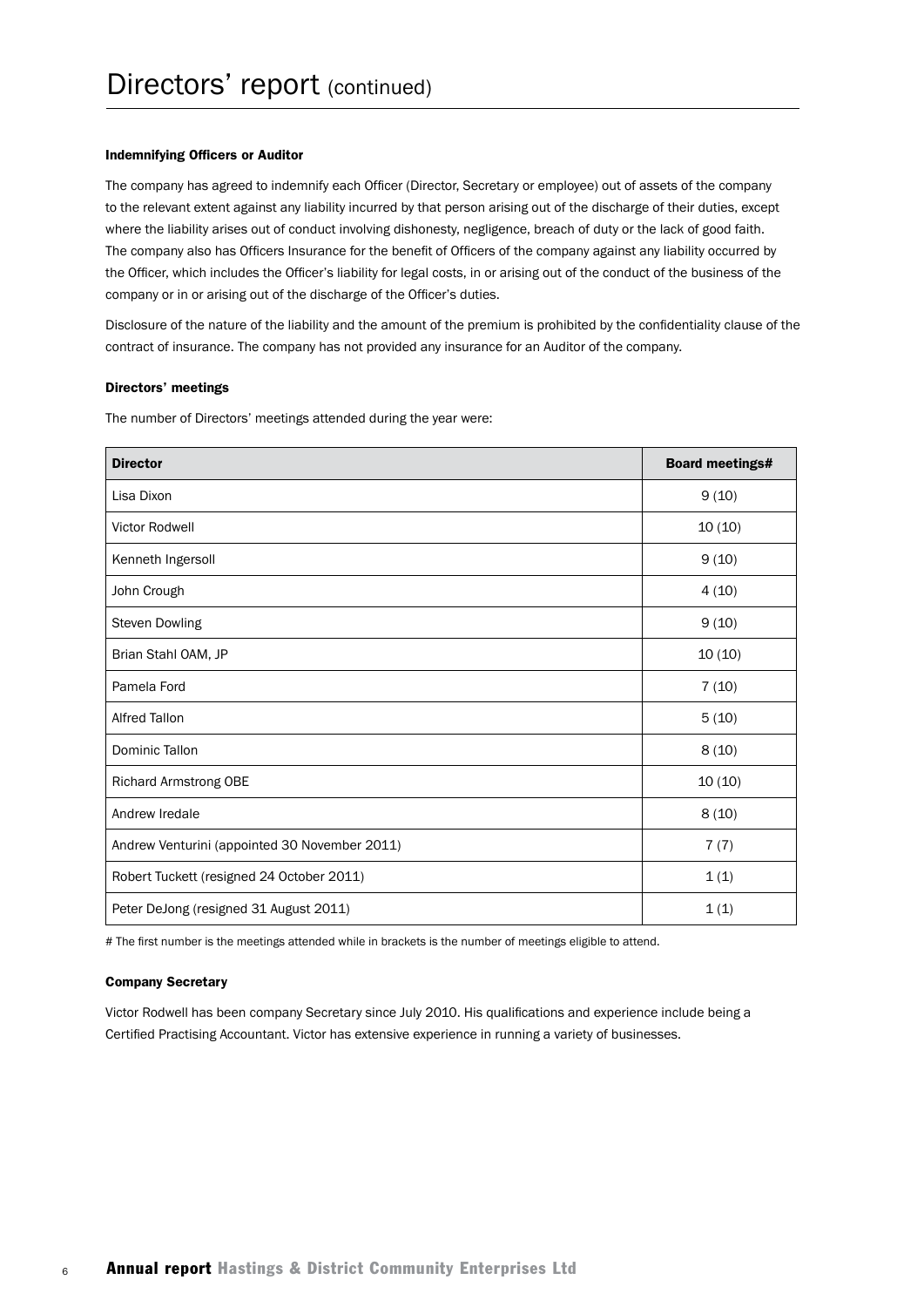#### Corporate governance

The company has implemented various corporate governance practices, which include:

- (a) Director approval of operating budgets and monitoring of progress against these budgets;
- (b) Ongoing Director training; and
- (c) Monthly Director meetings to discuss performance and strategic plans.

#### Non audit services

The Directors in accordance with advice from the audit committee, are satisfied that the provision of non audit services during the year is compatible with the general standard of independence for Auditors imposed by the Corporations Act 2001. The Directors are satisfied that the services disclosed in Note 5 did not compromise the external Auditor's independence for the following reasons:

- all non audit services are reviewed and approved by the audit committee prior to commencement to ensure they do not adversely affect integrity and objectivity of the Auditor; and
- • the nature of the services provided does not compromise the general principles relating to Auditor independence in accordance with APES 110 "Code of Ethics for Professional Accountants" set by the Accounting Professional and Ethical Standards Board.

#### Auditor independence declaration

The Auditor's independence declaration for the year ended 30 June 2012 has been received and can be found on page 8 of this financial report.

Signed in accordance with a resolution of the Board of Directors at Hasting on 3 September 2012.

 $\sim$ 

Victor Charles Rodwell, Chairman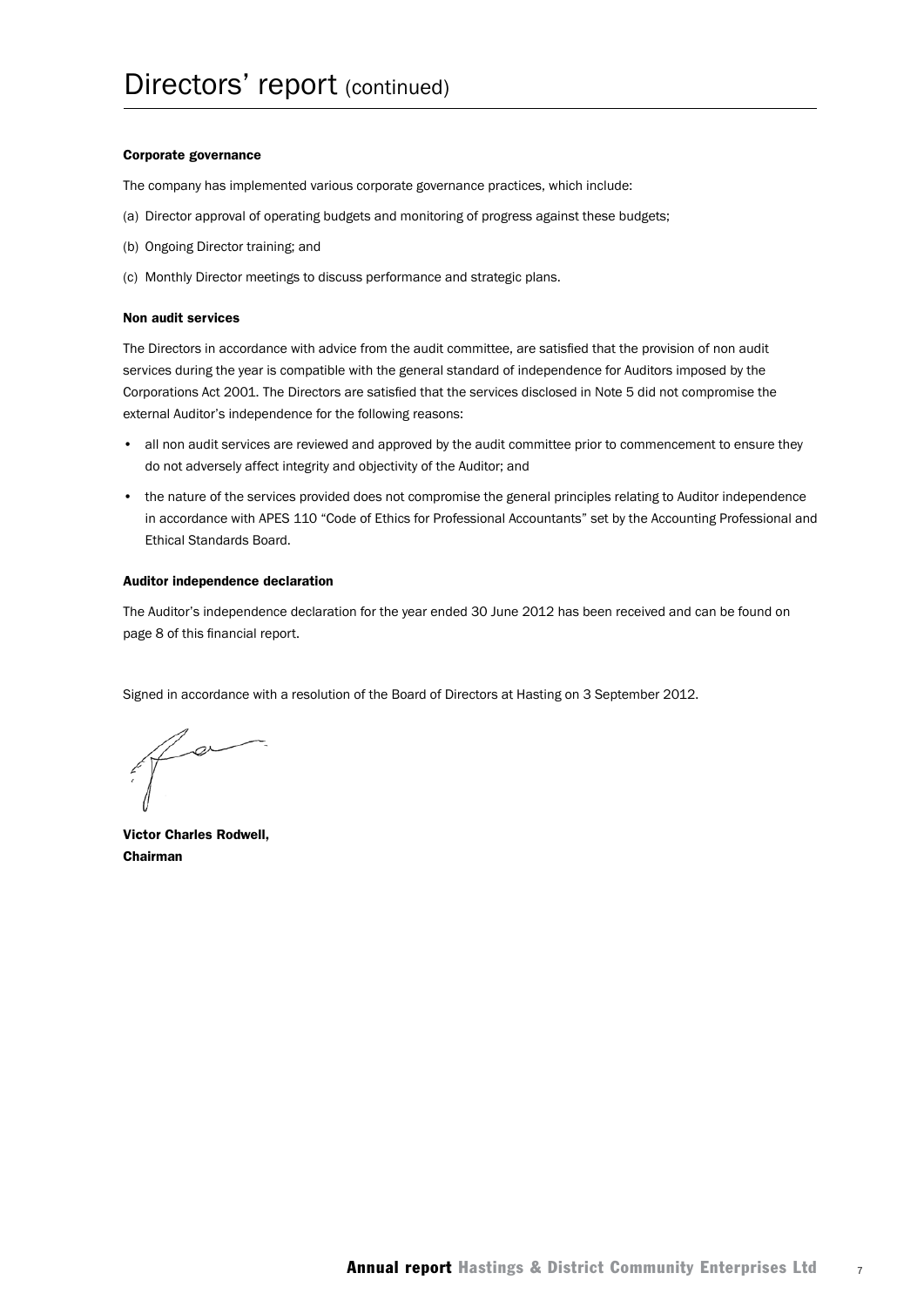## Auditor's independence declaration



**Chartered Accountants** 

Level 2, 10-16 Forest Street Bendigo, Victoria PO Box 30, Bendigo, VIC 3552

Telephone: (03) 5445 4200 Fax: (03) 5444 4344 Email: rsd@rsdadvisors.com.au

www.rsdadvisors.com.au

3 September 2012

The Directors Hastings & District Community Enterprises Ltd 88 High St HASTINGS VIC 3915

To the Directors of Hastings & District Community Financial Services Limited

#### Auditor's Independence Declaration under section 307C of the Corporations Act 2001

I declare that to the best of my knowledge and belief, during the year ended 30 June 2012 there has been:

- (i) No contraventions of the auditor independence requirements as set out in the Corporations Act 2001 in relation to the audit; and
- (ii) No contraventions of any applicable code of professional conduct in relation to the audit.

Richmond Surat 40 dehung **Chartered Accountants** 

atte.

**Warren Sinnott** Partner **Richmond Sinnott & Delahunty** 

Richmond Sinnott & Delahunty<br>ABN 60 616 244 309 Liability limited by a scheme<br>approved under Professional Standards Legislation

Partners: **Farmers:**<br>Warren Sinnott<br>Cara Hall Philip Delahunty Kathie Teasdalc **Brett Andrews** David Richmond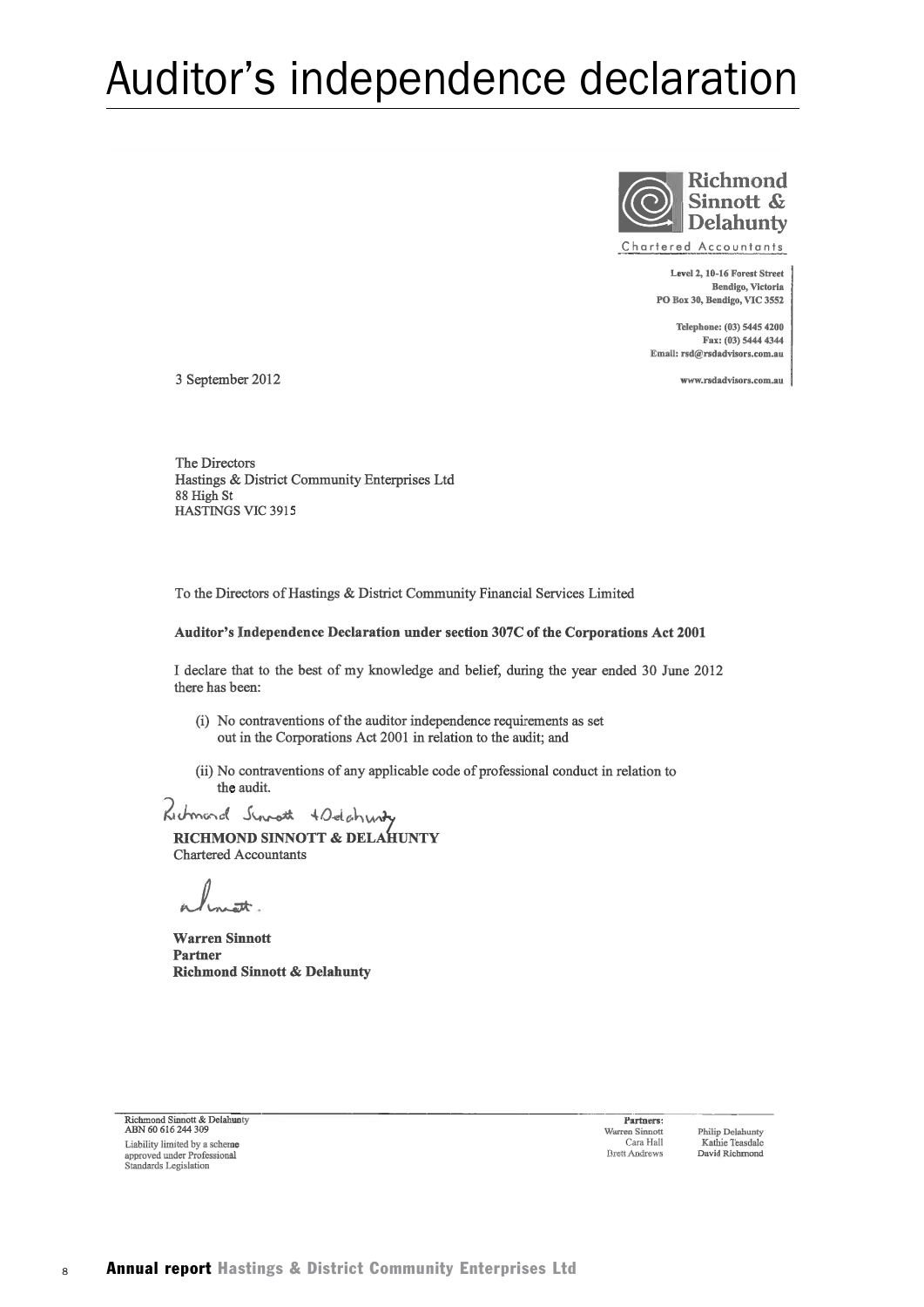## Statement of comprehensive income for the year ended 30 June 2012

|                                                           | <b>Note</b>    | 2012<br>Ŝ  | 2011<br>\$ |
|-----------------------------------------------------------|----------------|------------|------------|
| Revenue                                                   | $\overline{2}$ | 510,384    | 420,489    |
| Employee benefits expense                                 | 3              | (277, 689) | (257, 230) |
| Depreciation and amortisation expense                     | 3              | (32, 327)  | (36, 248)  |
| Finance costs                                             | 3              | (11,522)   | (9,936)    |
| Other expenses                                            |                | (188,903)  | (182, 114) |
| Operating loss before charitable donations & sponsorships |                | (57)       | (65,039)   |
| Charitable donations and sponsorship                      |                | (40, 796)  | (15, 572)  |
| Loss before income tax expense                            |                | (40, 853)  | (80, 611)  |
| Income tax benefit                                        | 4              | (12, 553)  | (22, 220)  |
| Net loss for the year                                     |                | (28, 300)  | (58, 391)  |
| Other comprehensive income                                |                |            |            |
| Total comprehensive income for the year                   |                | (28, 300)  | (58, 391)  |
| Earnings per share (cents per share)                      |                |            |            |
| - basic for loss for the year                             | 21             | (3.62)     | (7.47)     |
| - diluted for loss for the year                           | 21             | (3.62)     | (7.47)     |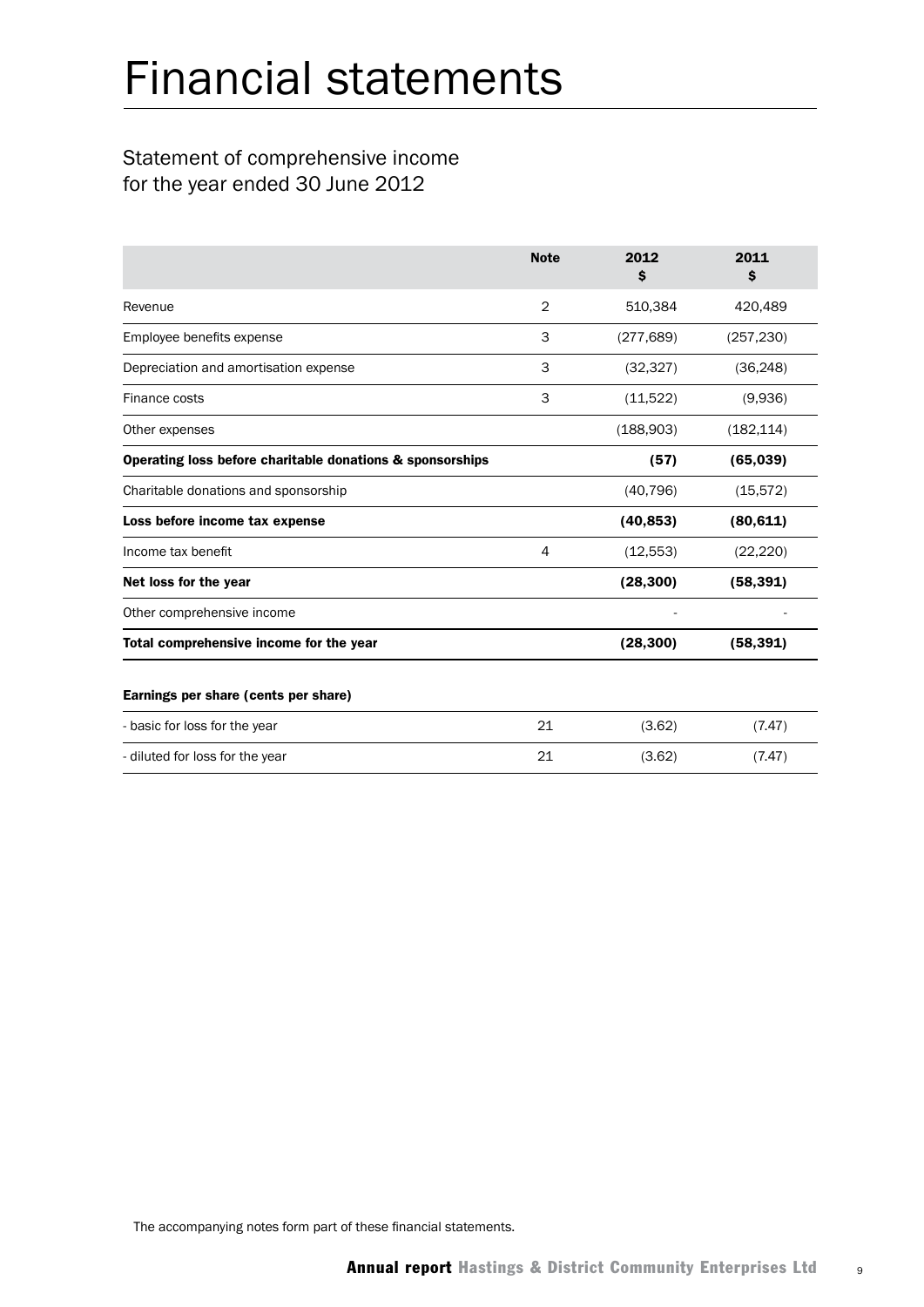## Statement of financial position as at 30 June 2012

|                                          | <b>Note</b>    | 2012<br>Ś  | 2011<br>S  |
|------------------------------------------|----------------|------------|------------|
| <b>Assets</b>                            |                |            |            |
| <b>Current assets</b>                    |                |            |            |
| Receivables                              | $\overline{7}$ | 47,694     | 45,382     |
| <b>Total current assets</b>              |                | 47,694     | 45,382     |
| <b>Non-current assets</b>                |                |            |            |
| Property, plant and equipment            | 8              | 179,230    | 204,808    |
| Deferred tax assets                      | 4              | 199,261    | 186,708    |
| Intangible assets                        | 9              | 3,543      | 7,643      |
| <b>Total non-current assets</b>          |                | 382,034    | 399,159    |
| <b>Total assets</b>                      |                | 429,728    | 444,541    |
| <b>Liabilities</b>                       |                |            |            |
| <b>Current liabilities</b>               |                |            |            |
| Payables                                 | 10             | 29,691     | 37,433     |
| Provisions                               | 11             | 9,467      | 10,083     |
| Bank overdraft                           | 6              | 193,587    | 171,741    |
| <b>Total current liabilities</b>         |                | 232,745    | 219,257    |
| <b>Total liabilities</b>                 |                | 232,745    | 219,257    |
| <b>Net assets</b>                        |                | 196,983    | 225,284    |
| <b>Equity</b>                            |                |            |            |
| Issued capital                           | 12             | 769,898    | 769,898    |
| Retained earnings / (accumulated losses) | 13             | (572, 915) | (544, 615) |
| <b>Total equity</b>                      |                | 196,983    | 225,283    |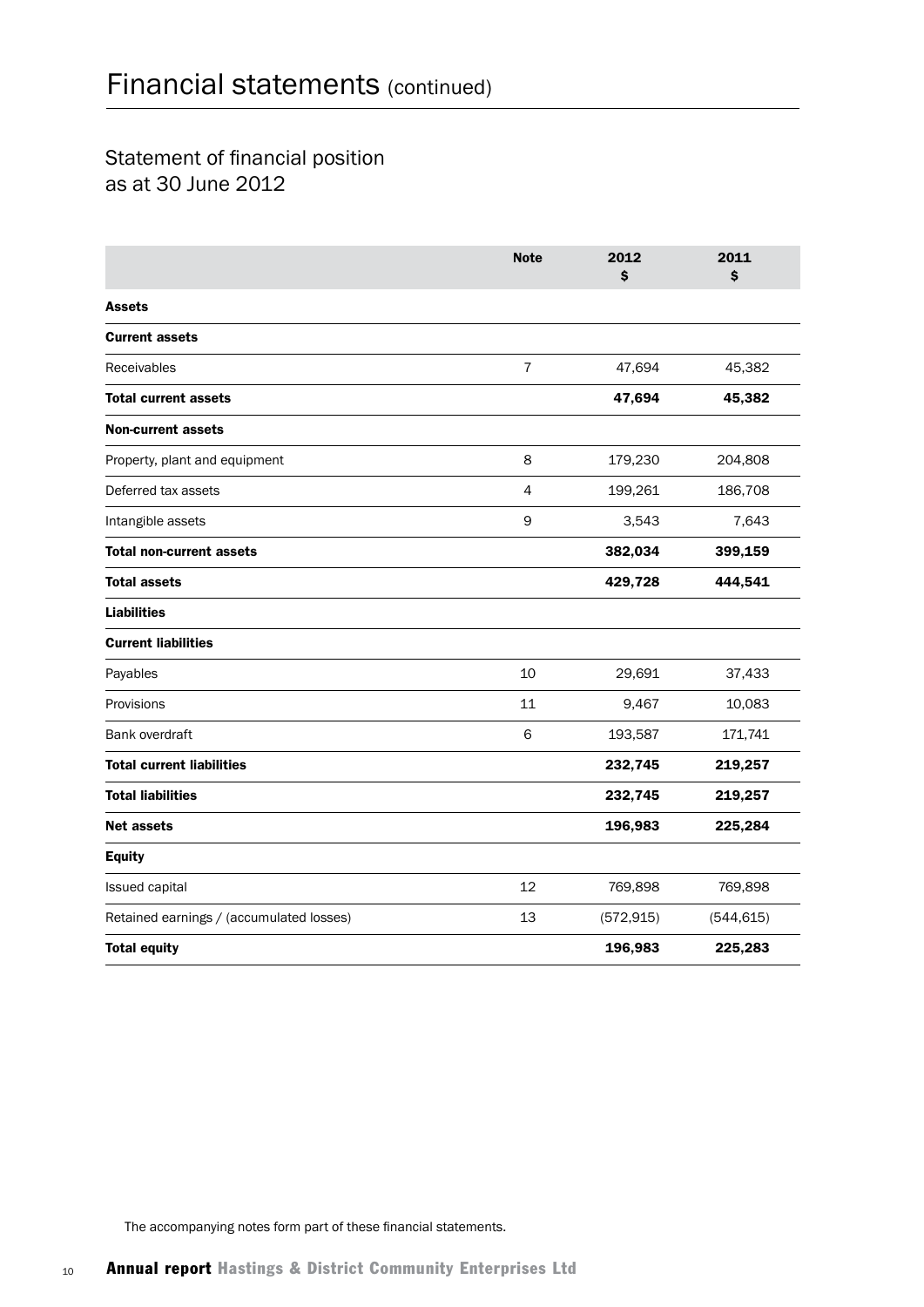## Statement of cash flows for the year ended 30 June 2012

|                                             | <b>Note</b> | 2012<br>s  | 2011<br>\$ |
|---------------------------------------------|-------------|------------|------------|
| Cash flows from operating activities        |             |            |            |
| Cash receipts in the course of operations   |             | 572,430    | 451,437    |
| Cash payments in the course of operations   |             | (580, 104) | (482, 201) |
| Interest paid                               |             | (11,522)   | (9,936)    |
| Interest received                           |             |            |            |
| Net cash flows used in operating activities | 15b         | (19, 196)  | (40, 700)  |
| Cash flows from investing activities        |             |            |            |
| Payments for property, plant and equipment  |             | (2,650)    | (2,481)    |
| Net cash flows used in investing activities |             | (2,650)    | (2,481)    |
| Net decrease in cash held                   |             | (21, 846)  | (43, 181)  |
| Cash and cash equivalents at start of year  |             | (171, 741) | (128,560)  |
| Cash and cash equivalents at end of year    | 15a         | (193, 587) | (171, 741) |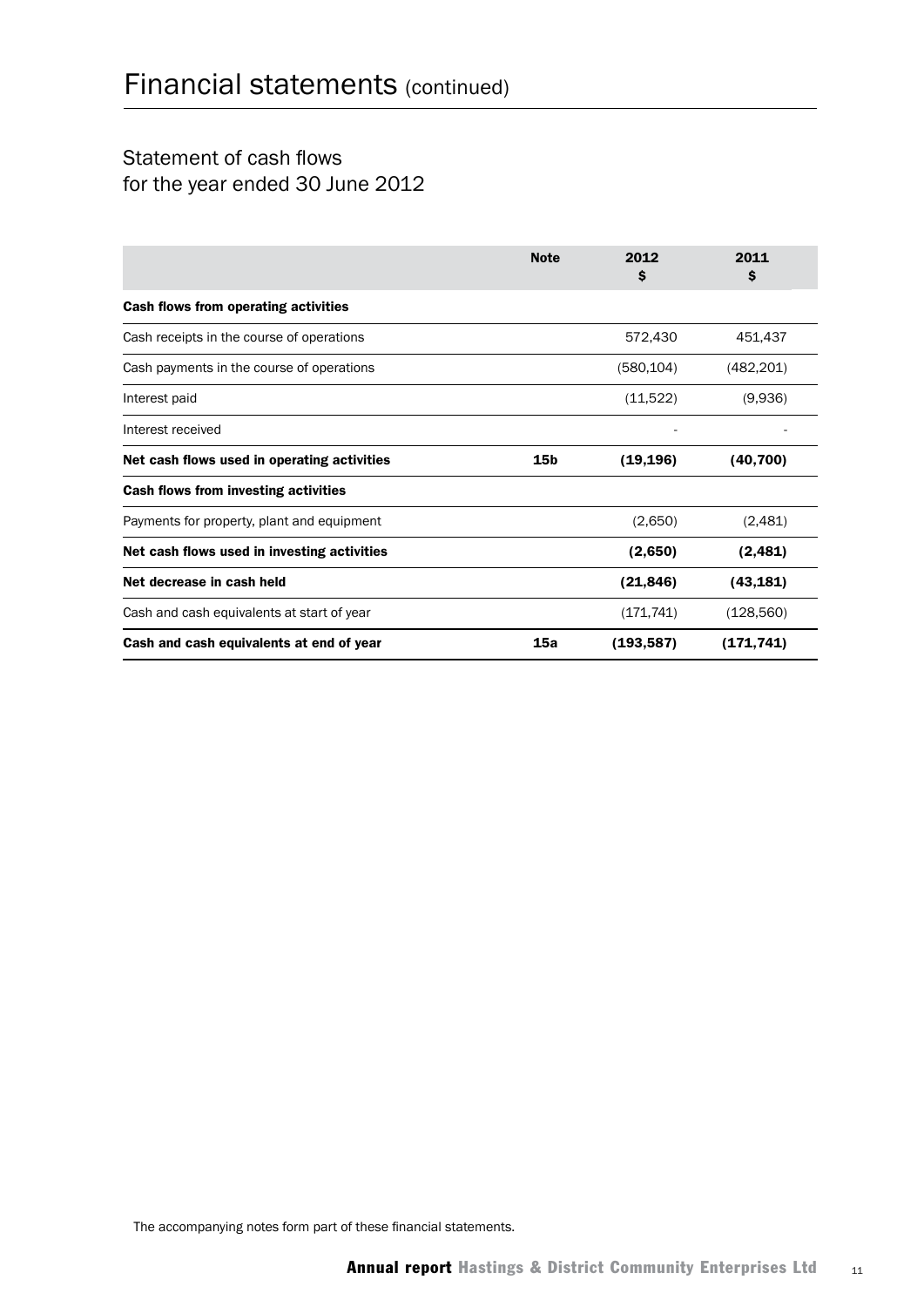## Statement of changes in equity for the year ended 30 June 2012

|                                          | <b>Note</b> | 2012<br>\$ | 2011<br>\$ |
|------------------------------------------|-------------|------------|------------|
| <b>Issued capital</b>                    |             |            |            |
| Balance at start of year                 |             | 769,898    | 769,898    |
| Issue of share capital                   |             |            |            |
| Share issue costs                        |             |            |            |
| <b>Balance at end of year</b>            |             | 769,898    | 769,898    |
| Retained earnings / (accumulated losses) |             |            |            |
| Balance at start of year                 |             | (544, 615) | (486, 224) |
| Net loss for the year                    |             | (28, 300)  | (58, 391)  |
| Dividends paid                           | 22          |            |            |
| <b>Balance at end of year</b>            |             | (572, 915) | (544, 615) |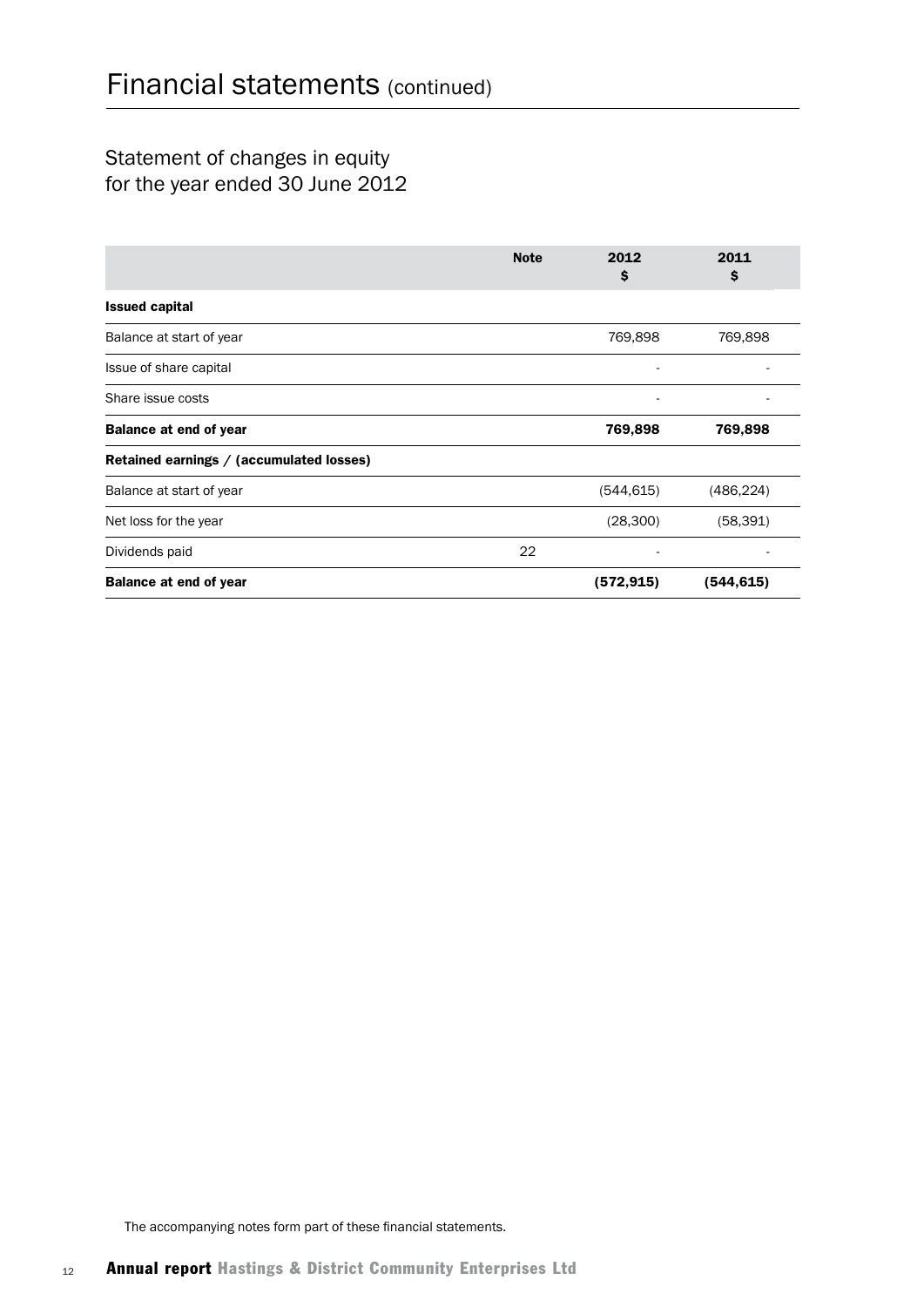## Notes to the financial statements

## For year ended 30 June 2012

### Note 1. Summary of significant accounting policies

#### (a) Basis of preparation

Hastings & District Community Enterprises Ltd ('the company') is domiciled in Australia. The financial statements for the year ending 30 June 2012 are presented in Australian dollars. The company was incorporated in Australia and the principal operations involve providing **Community Bank®** services.

The financial statements are general purpose financial statements, that have been prepared in accordance with Australian Accounting Standards, Australian Accounting Interpretations, other authorative pronouncements of the Australian Accounting Standards Board (AASB) and the Corporations Act 2001. The company is a for profit entity for financial reporting purposes under Australian Accounting Standards.

Australian Accounting Standards set out accounting policies that the AASB has concluded would result in financial statements containing relevant and reliable information about transactions, events and conditions. Compliance with Australian Accounting Standards ensures that the financial statements and notes also comply with International Financial Reporting Standards as issued by the IASB. Material accounting policies adopted in the preparation of these financial statements are presented below and have been consistently applied unless stated otherwise.

The financial statements have been prepared on an accruals basis and are based on historical costs, modified, were applicable, by the measurement of fair value of selected non current assets, financial assets and financial liabilities.

The financial statements require judgements, estimates and assumptions to be made that affect the application of accounting policies. Actual results may differ from these estimates.

The financial statements were authorised for issue by the Directors on 3 September 2012.

#### (b) Income tax

#### Income tax

Deferred income tax is provided on all temporary differences at the reporting date between the tax bases of assets and liabilities and their carrying amounts for financial reporting purposes.

Deferred income tax liabilities are recognised for all taxable temporary differences.

Deferred income tax assets are recognised for all deductible temporary differences, carry-forward of unused tax assets and unused tax losses, to the extent that it is probable that taxable profit will be available against which the deductible temporary differences, and the carry-forward of unused tax assets and unused tax losses can be utilised.

The carrying amount of deferred income tax assets is reviewed at each reporting date and reduced to the extent that it is no longer probable that sufficient taxable profit will be available to allow all or part of the deferred income tax asset to be utilised.

Deferred income tax assets and liabilities are measured at the tax rates that are expected to apply to the year when the asset is realised or the liability is settled.

#### (c) Property, plant and equipment

Property, plant and equipment are brought to account at cost less accumulated depreciation and any impairment in value.

Land and buildings are measured at fair value less accumulated depreciation.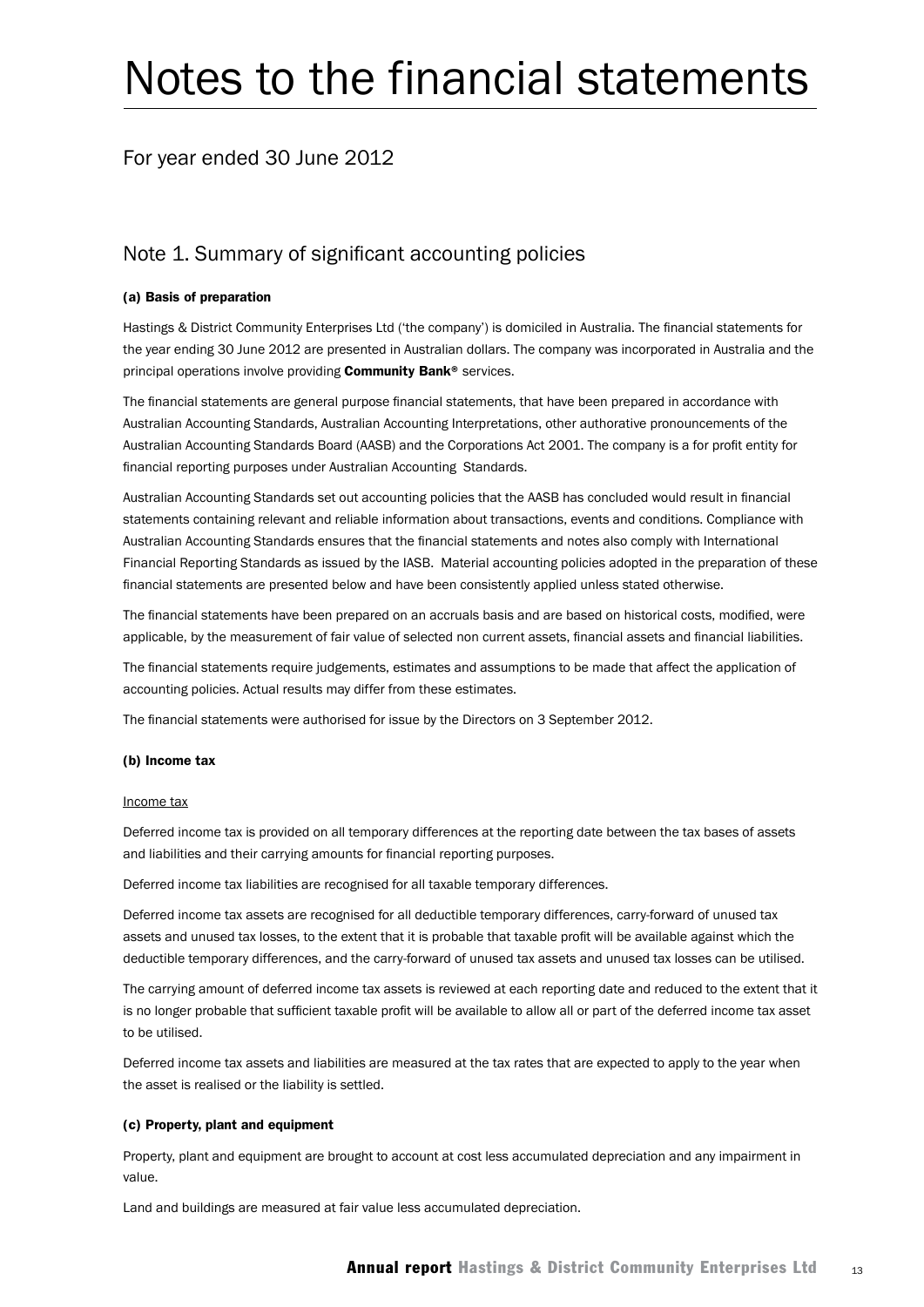#### (c) Property, plant and equipment (continued)

Depreciation is calculated on a straight line basis over the estimated useful life of the asset as follows:

| <b>Class of asset</b> | <b>Depreciation rate</b> |
|-----------------------|--------------------------|
| Plant & equipment     | $13.33 - 50%$            |

#### **Impairment**

The carrying values of plant and equipment are reviewed for impairment when events or changes in circumstances indicate the carrying value may not be recoverable.

If any such indication exists and where the carrying value exceeds the estimated recoverable amount, the assets or cash-generating units are written down to their recoverable amount.

The recoverable amount of plant and equipment is the greater of fair value less costs to sell and value in use. In assessing value in use, the estimated future cash flows are discounted to their present value using a pre-tax discount rate that reflects current market assessments of the time value of money and the risks specific to the asset.

#### **Revaluations**

Following initial recognition at cost, land and buildings are carried at a revalued amount which is the fair value at the date of the revaluation less any subsequent accumulated depreciation on buildings and accumulated impairment losses.

Fair value is determined by reference to market based evidence, which is the amount for which the assets could be exchanged between a knowledgeable willing buyer and a knowledgeable willing seller in an arm's length transaction as at the valuation date.

#### (d) Impairment of assets

At each reporting date, the company assesses whether there is any indication that an asset is impaired. Where an indicator of impairment exists, the company makes a formal estimate of the recoverable amount. Where the carrying amount of an asset exceeds its recoverable amount the asset is considered impaired and is written down to its recoverable amount.

#### (e) Goods and services tax

Revenues, expenses and assets are recognised net of the amount of goods and services tax (GST), except where the amount of GST incurred is not recoverable from the taxation authority. In these circumstances, the GST is recognised as part of the cost of acquisition of the asset or as part of the expense.

Receivables and payables are stated with the amount of GST included.

The net amount of GST recoverable from, or payable to, the taxation authority is included as part of receivables or payables in the Statement of Financial Position. Cash flows are included in the Statement of Cash Flows on a gross basis.

The GST components of cash flows arising from investing and financing activities which are recoverable from, or payable to, the ATO are classified as operating cash flows.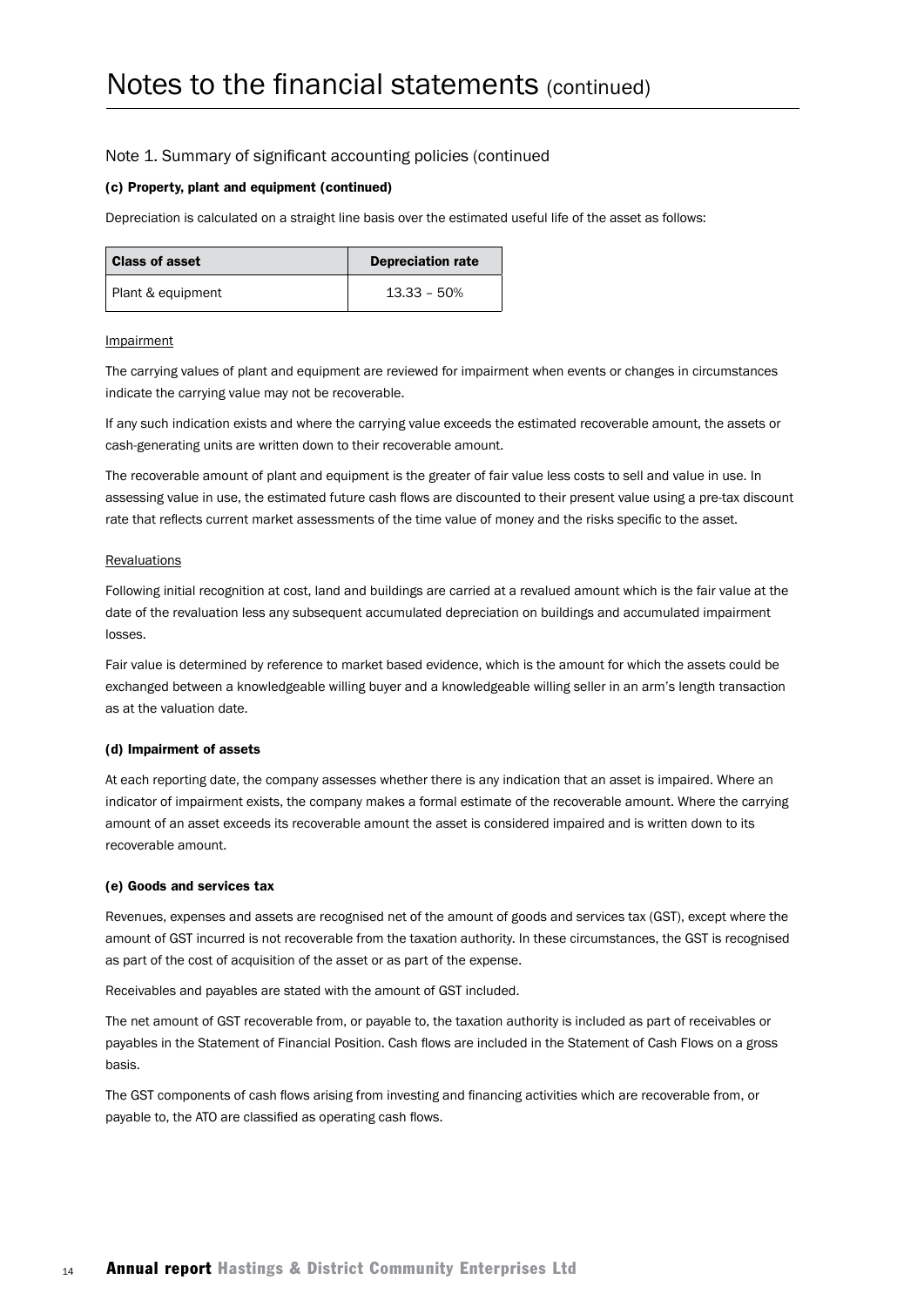#### (f) Employee benefits

The provision for employee benefits to wages, salaries and annual leave represents the amount which the company has a present obligation to pay resulting from employees' services provided up to the reporting date. The provision has been calculated on undiscounted amounts based on wage and salary rates expected to be paid and includes related on-costs.

The company contributes to a defined contribution plan. Contributions to employee superannuation funds are charged against income as incurred.

#### (g) Intangibles

Establishment costs have been initially recorded at cost and amortised on a straight line basis at a rate of 20% per annum. The current amortisation changes for intangible assets are included under depreciation and amortisation expense per the Statement of Comprehensive Income.

#### (h) Cash

Cash on hand and in banks are stated at nominal value.

For the purposes of the statement of cash flows, cash includes cash on hand and in banks and investments in money market instruments, net of outstanding bank overdrafts.

#### (i) Revenue

Interest and fee revenue is recognised when earned. All revenue is stated net of the amount of goods and services tax (GST).

#### (j) Receivables and payables

Receivables and payables are non interest bearing and generally have payment terms of between 30 and 90 days. Receivables are recognised and carried at original invoice amount less a provision for any uncollected debts. Liabilities for trade creditors and other amounts are carried at cost that is the fair value of the consideration to be paid in the future for goods and services received, whether or not billed to the company.

#### (k) New accounting standards for application in future periods

Australian Accounting Standards that have been recently issued or amended but not yet effective have not been adopted in the preparation of these financial statements. These changes have been assessed by Directors and determined they will not have a material impact on the company's financial statements.

#### (l) Borrowings

All loans are measured at the principal amount. Interest is recognised as an expense as it accrues.

#### (m) Provisions

Provisions are recognised when the economic entity has a legal, equitable or constructive obligation to make a future sacrifice of economic benefits to other entities as a result of past transactions or other past events, it is probable that a future sacrifice of economic benefits will be required and a reliable estimate can be made of the amount of the obligation.

A provision for dividends is not recognised as a liability unless the dividends are declared, determined or publicly recommended on or before the reporting date.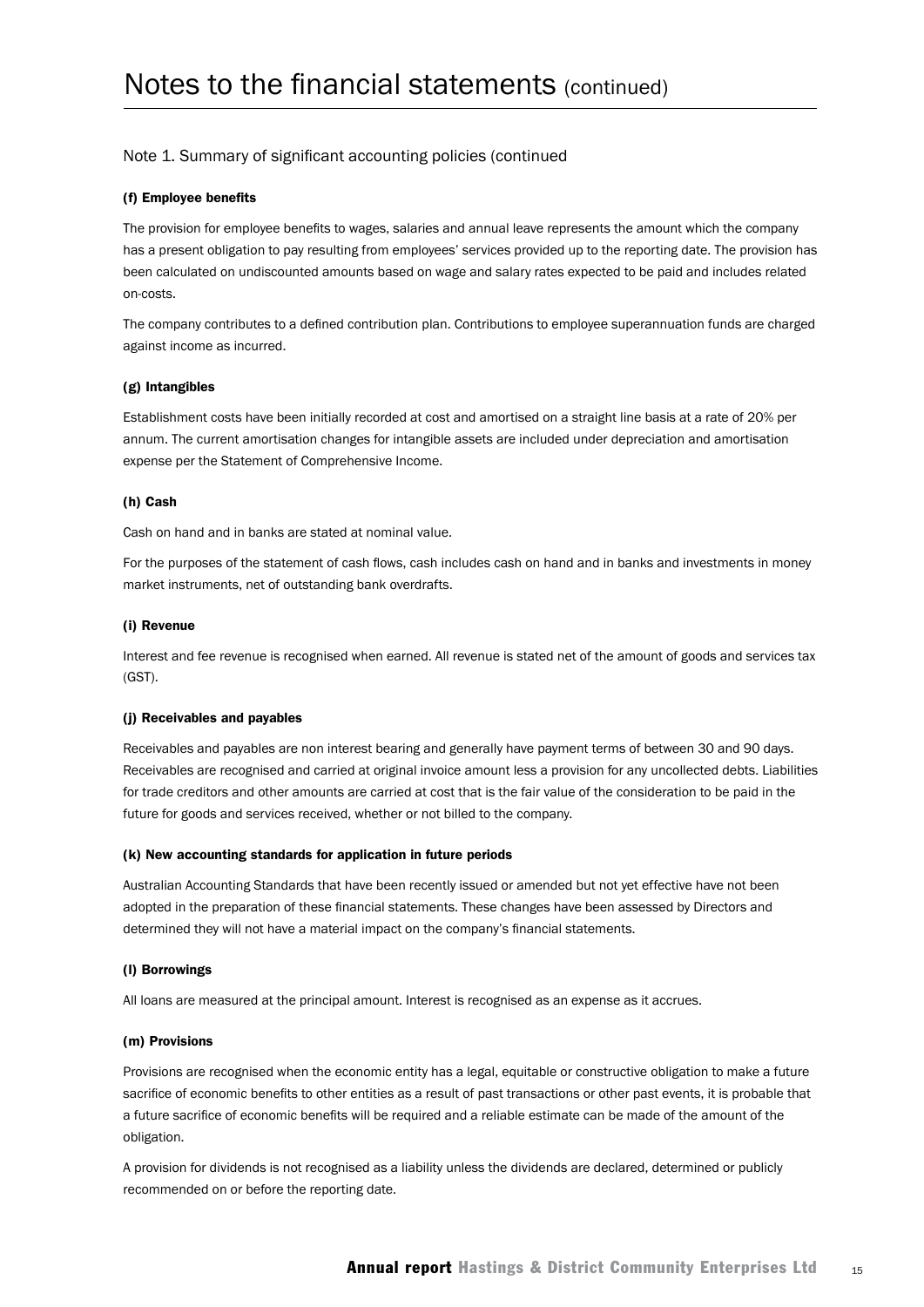#### (n) Share capital

Issued and paid up capital is recognised at the fair value of the consideration received by the company. Any transaction costs arising on the issue of ordinary shares are recognised directly in equity as a reduction of the share proceeds received.

#### (o) Comparative figures

Where required by Accounting Standards comparative figures have been adjusted to conform with changes in presentation for the current financial year.

#### (p) Critical accounting estimates and judgements

The Directors evaluate estimates and judgements incorporated into the financial statements based on historical knowledge and best available current information. Estimates assume a reasonable expectation of future events and are based on current trends and economic data, obtained both externally and within the company. Estimates and judgements are reviewed on an ongoing basis. Revision to accounting estimates are recognised in the period in which the estimates are revised and in any future periods affected. The estimates and judgements that have a significant risk of causing material adjustments to the carrying values of assets and liabilities are as follows:

#### Estimation of useful lives of assets

The company determines the estimated useful lives and related depreciation and amortisation changes for its property, plant and equipment and intangible assets. The depreciation and amortisation charge will increase where useful lives are less than previously estimated lives.

#### Income tax

The company is subject to income tax. Significant judgement is required in determining the provision for income tax.

#### Impairment

The company assesses impairment at the end of each reporting period by calculating conditions and events specific to the company that may be indicative of impairment triggers. Recoverable amounts of relevant assets are reassessed using value in use calculations which incorporate various key assumptions.

#### (q) Financial instruments

#### Initial recognition and measurement

Financial assets and financial liabilities are recognised when the entity becomes a party to the contractual provisions to the instrument. For financial assets, this is equivalent to the date that the company commits itself to either purchase or sell the asset (ie trade date accounting is adopted). Financial instruments are initially measured at fair value plus transaction costs, except where the instrument is classified 'at fair value through profit or loss', in which case transaction costs are expensed to the profit or loss immediately.

#### Classification and subsequent measurement

Financial instruments are subsequently measured at fair value, amortised cost using the effective interest method or cost. Where available quoted prices in an active market are used to determine fair value. In other circumstances, valuation techniques are adopted.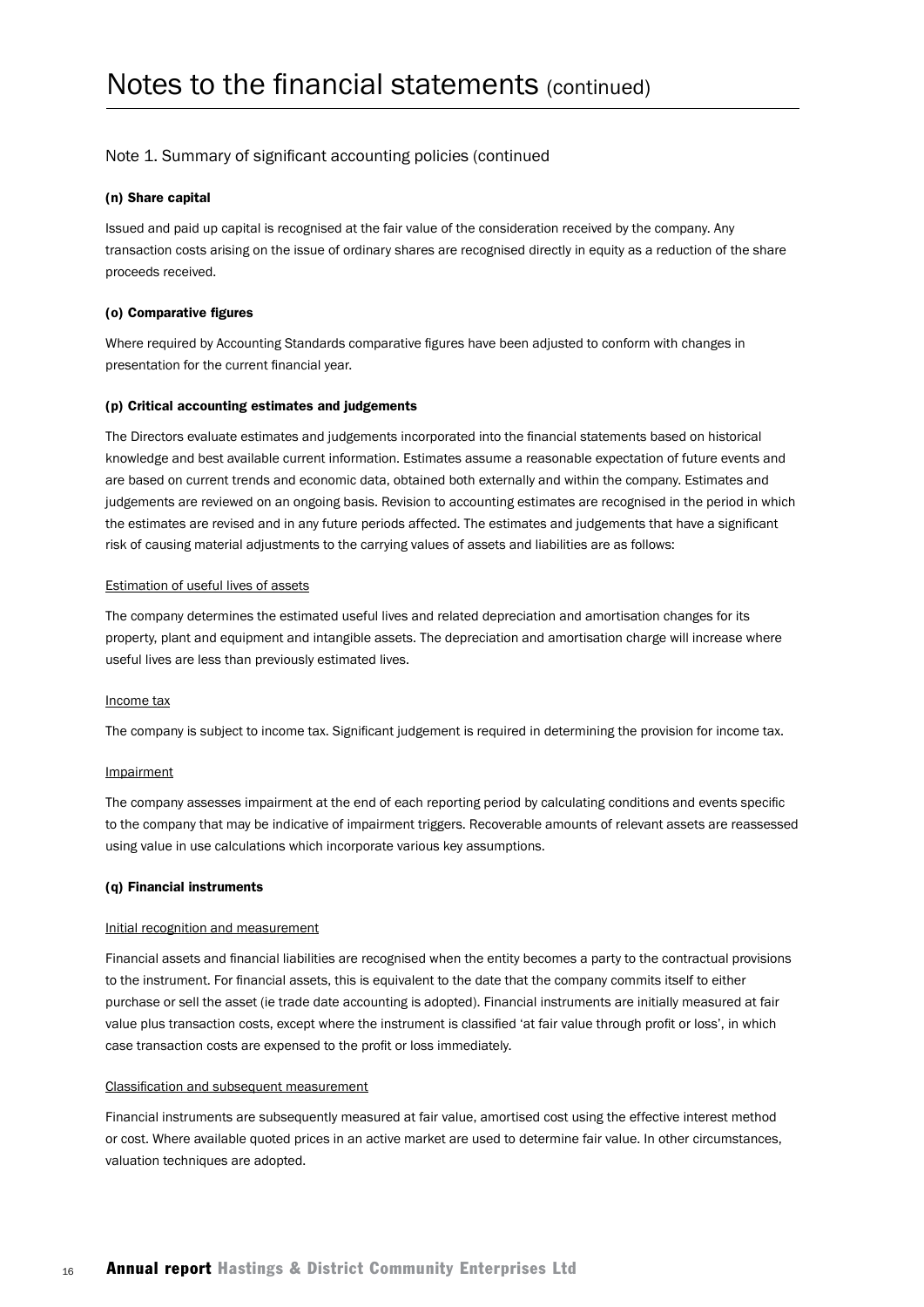#### (q) Financial instruments (continued)

#### Classification and subsequent measurement (continued)

Amortised costs is calculated as the amount which the financial asset or financial liability is measured at initial recognition less principal repayments and any reduction for impairment and adjusted for any cumulative amortisation of the difference between that initial amount and the maturity amount calculated using the effective interest method.

(i) Loans and receivables

 Loans and receivables are non derivative financial assets with fixed or determinable payments that are not quoted in an active market and are subsequently measured at amortised cost.

(ii) Financial liabilities

 Non derivative financial liabilities are subsequently measured at amortised cost.

#### **Impairment**

At the end of each reporting period, the company assesses whether there is objective evidence that a financial asset has been impaired. A financial asset is deemed impaired if and only if, there is objective evidence of impairment as a result of one or more events (a loss event) having occurred, which has an impact on the estimated future cash flows of the financial asset. In the case of financial assets carried at amortised cost, loss events may include indications that the debtors are experiencing significant financial difficulty or changes in economic conditions.

| 2012 | 2011 |  |
|------|------|--|
|      |      |  |

### Note 2. Revenue from continuing operations

#### Revenue from continuing activities

| - interest received    | ٠       |         |
|------------------------|---------|---------|
| Other revenue          |         |         |
|                        | 510,384 | 420,489 |
| - other revenue        | 397,239 | 322,698 |
| - services commissions | 113,145 | 97,791  |

#### Note 3. Expenses

#### Employee benefits expense

|                               | 277,689 | 257,230 |
|-------------------------------|---------|---------|
| - other costs                 | 14,660  | 46,749  |
| - workers' compensation costs | 1,318   | 390     |
| - superannuation costs        | 26.084  | 19.711  |
| - wages and salaries          | 235,627 | 190,380 |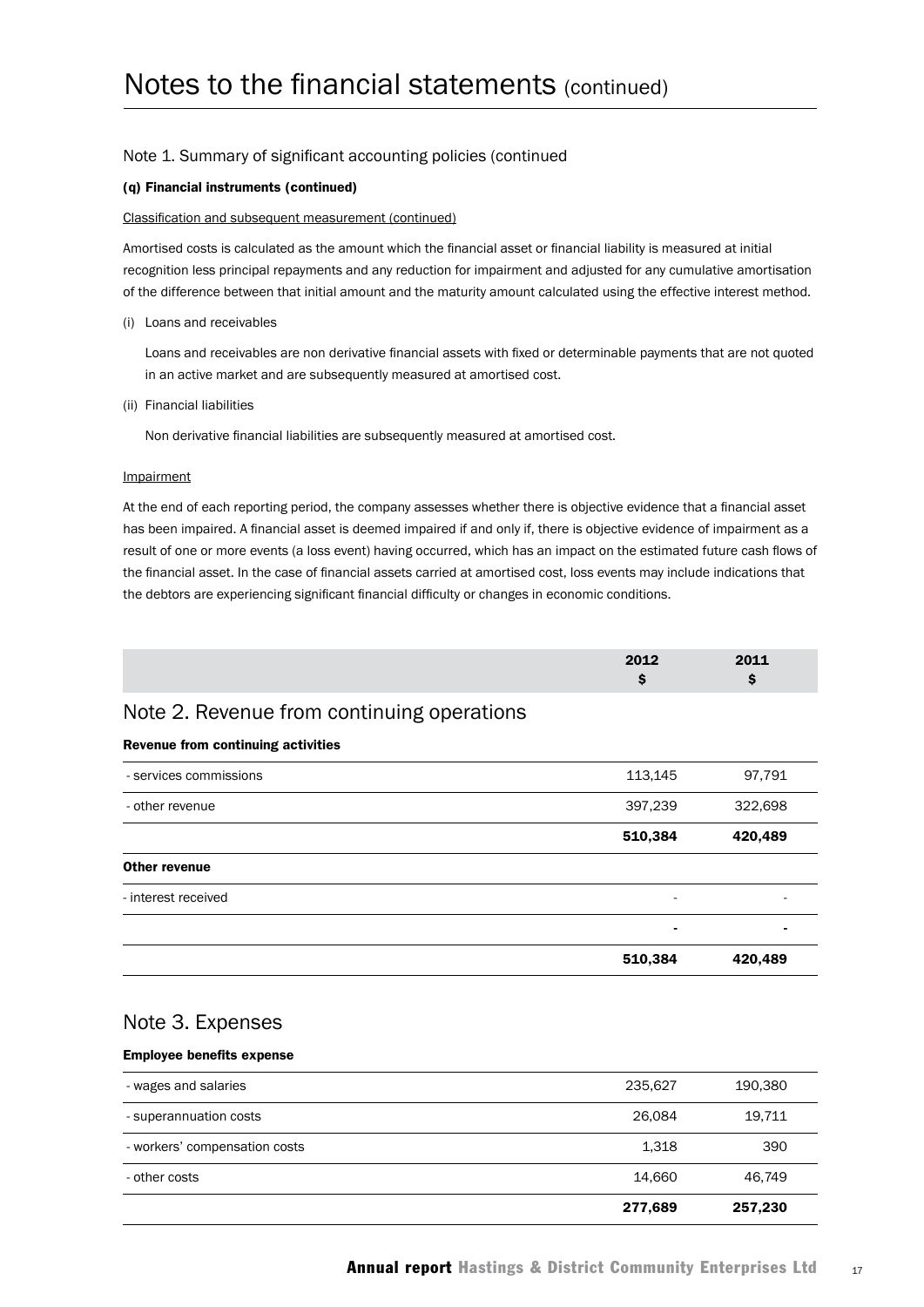|                                                                                                                                               | 2012<br>\$ | 2011<br>S  |
|-----------------------------------------------------------------------------------------------------------------------------------------------|------------|------------|
| Note 3. Expenses (continued)                                                                                                                  |            |            |
| Depreciation of non-current assets:                                                                                                           |            |            |
| - plant and equipment                                                                                                                         | 28,227     | 32,166     |
| <b>Amortisation of non-current assets:</b>                                                                                                    |            |            |
| - intangible assets                                                                                                                           | 4,100      | 4,082      |
|                                                                                                                                               | 32,327     | 36,248     |
| <b>Finance costs:</b>                                                                                                                         |            |            |
| - Interest paid                                                                                                                               | 11,552     | 9,936      |
| <b>Bad debts</b>                                                                                                                              | 2,835      | 158        |
| Note 4. Income tax expense<br>The prima facie tax on loss before income tax is reconciled to the income tax                                   |            |            |
| expense as follows:                                                                                                                           |            |            |
| Prima facie tax on loss before income tax at 30%                                                                                              | (12, 256)  | (24, 183)  |
| Add tax effect of:                                                                                                                            |            |            |
| - Non-deductible expenses                                                                                                                     | (297)      | 1,963      |
| <b>Current income tax benefit</b>                                                                                                             | (12, 553)  | (22, 220)  |
| Income tax benefit                                                                                                                            | (12, 553)  | (22, 220)  |
| <b>Deferred tax assets</b>                                                                                                                    |            |            |
| Future income tax benefits arising from tax losses are recognised<br>at reporting date as realisation of the benefit is regarded as probable. | 199,261    | 186,708    |
| Note 5. Auditors' remuneration                                                                                                                |            |            |
| Remuneration of the Auditor for:                                                                                                              |            |            |
| - Audit or review of the financial report                                                                                                     | 4,600      | 3,900      |
| - Share registry services                                                                                                                     | 1,815      | 1,600      |
|                                                                                                                                               | 6,415      | 5,500      |
| Note 6. Cash and cash equivalents                                                                                                             |            |            |
| Cash at bank and on hand / (bank overdraft)                                                                                                   | (193, 587) | (171, 741) |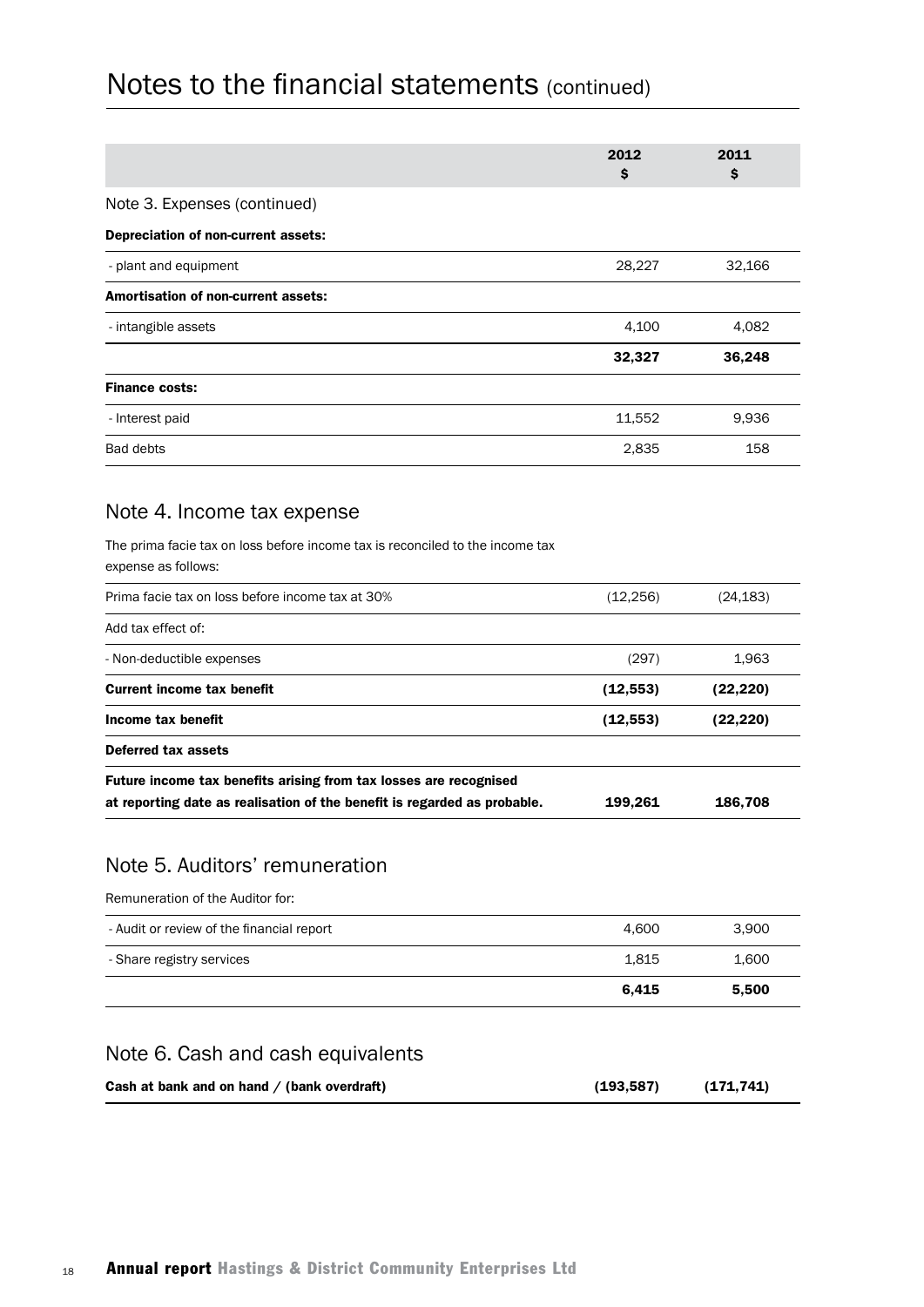|                     | 2012<br>\$ | 2011<br>\$ |
|---------------------|------------|------------|
| Note 7. Receivables |            |            |
| Trade debtors       | 47,694     | 45,382     |
|                     | 47,694     | 45,382     |

## Note 8. Property, plant and equipment

| <b>Building &amp; improvements</b>   |            |            |
|--------------------------------------|------------|------------|
| At cost                              | 313,363    | 311,713    |
| Less accumulated depreciation        | (136, 485) | (109, 203) |
|                                      | 76,878     | 202,510    |
| <b>Plant and equipment</b>           |            |            |
| At cost                              | 1,000      |            |
| Less accumulated depreciation        | (83)       |            |
|                                      | 917        |            |
| <b>Furniture &amp; fittings</b>      |            |            |
| At cost                              | 2,143      | 2,143      |
| Less accumulated depreciation        | (1, 193)   | (816)      |
|                                      | 950        | 1,327      |
| <b>Computer equipment</b>            |            |            |
| At cost                              | 1,561      | 1,561      |
| Less accumulated depreciation        | (1,076)    | (590)      |
|                                      | 485        | 971        |
| <b>Total written down value</b>      | 179,230    | 204,808    |
| <b>Movements in carrying amounts</b> |            |            |
| <b>Building &amp; improvements</b>   |            |            |
| Carrying amount at beginning of year | 202,510    | 230,788    |
| Additions                            | 1,650      | 2,481      |
| Disposals                            |            |            |
| Depreciation expense                 | (27, 282)  | (30, 759)  |
| Carrying amount at end of year       | 176,878    | 202,510    |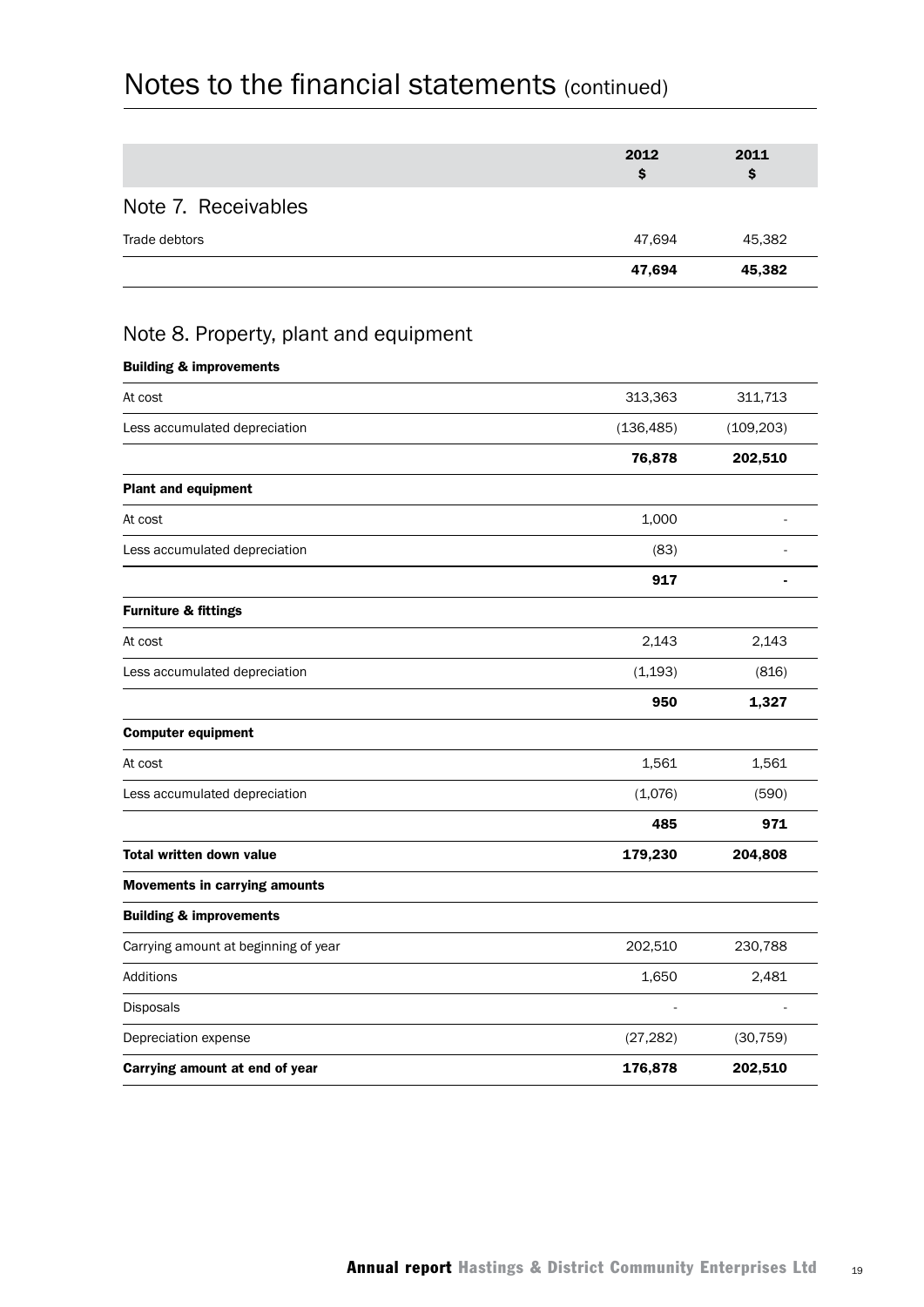|                                                   | 2012<br>\$ | 2011<br>\$ |
|---------------------------------------------------|------------|------------|
| Note 8. Property, plant and equipment (continued) |            |            |
| <b>Plant and equipment</b>                        |            |            |
| Carrying amount at beginning of year              |            |            |
| <b>Additions</b>                                  | 1,000      |            |
| Disposals                                         |            |            |
| Depreciation expense                              | (83)       |            |
| Carrying amount at end of year                    | 917        |            |
| <b>Computer equipment</b>                         |            |            |
| Carrying amount at beginning of year              | 971        | 1,561      |
| <b>Additions</b>                                  |            |            |
| Disposals                                         |            |            |
| Depreciation expense                              | (486)      | (590)      |
| Carrying amount at end of year                    | 485        | 971        |
| <b>Furniture &amp; fittings</b>                   |            |            |
| Carrying amount at beginning of year              | 1,327      | 2,143      |
| Additions                                         |            |            |
| Disposals                                         |            |            |
| Depreciation expense                              | (377)      | (816)      |
| Carrying amount at end of year                    | 950        | 1,327      |
| Total carrying amount at end of year              | 179,230    | 204,808    |

## Note 9. Intangible assets

|                               | 3,543   | 7,643    |
|-------------------------------|---------|----------|
| Less accumulated amortisation | 1,543   | 3,643    |
| At cost                       | (8,866) | (6, 766) |
| Preliminary expenses          | 10,409  | 10,409   |
| Less accumulated amortisation | 2,000   | 4,000    |
| At cost                       | (8,000) | (6,000)  |
| Franchise fee                 | 10,000  | 10,000   |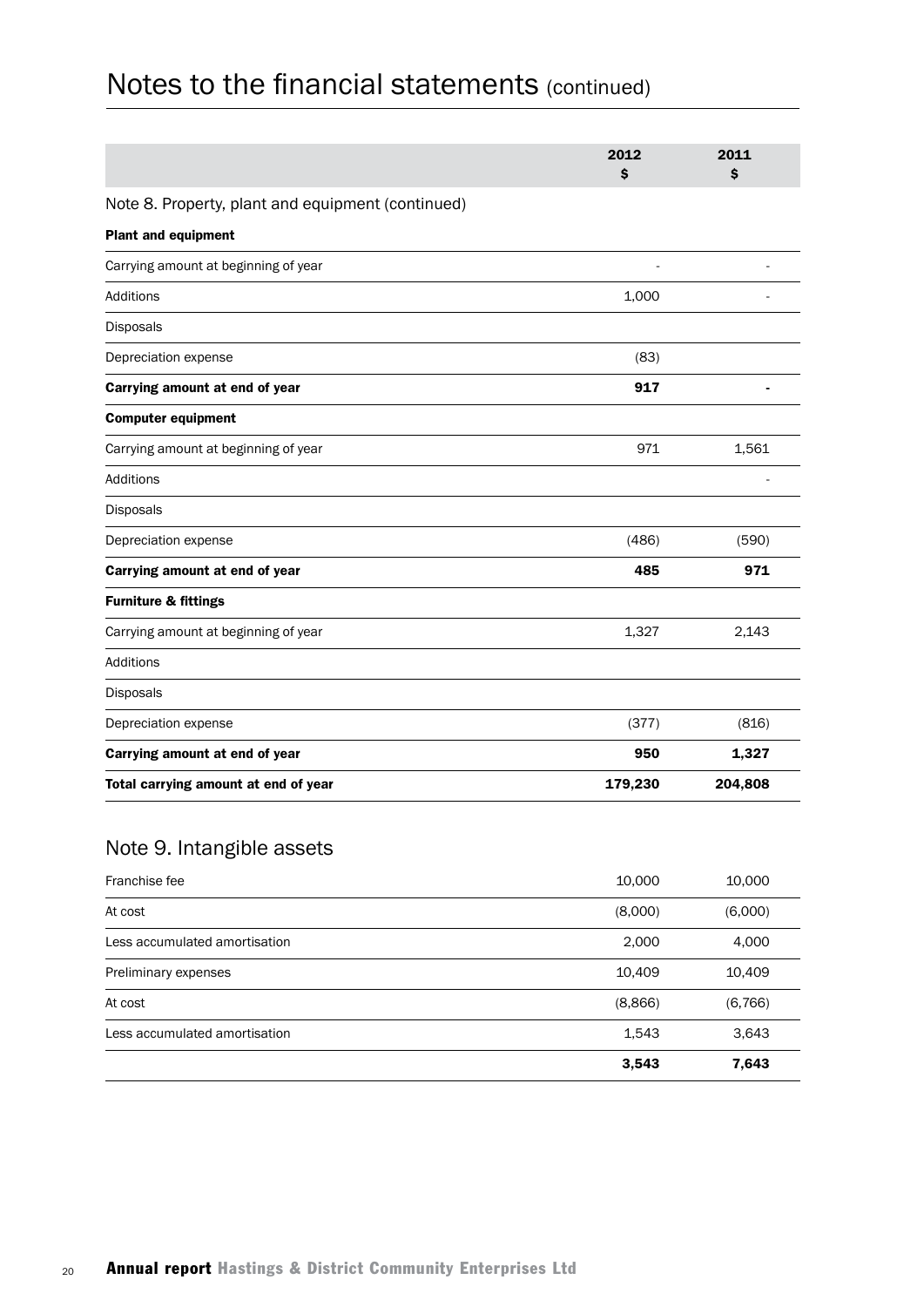|                              | 2012<br>\$ | 2011<br>\$ |
|------------------------------|------------|------------|
| Note 10. Payables            |            |            |
| GST payable                  | 4,580      | 4,196      |
| Trade creditors              | 16,117     | 23,984     |
| Other creditors and accruals | 8,994      | 9,253      |
|                              | 29,691     | 37,433     |

### Note 11. Provisions

| <b>Employee benefits</b>         | 9,467  | 10,083   |
|----------------------------------|--------|----------|
| Movement in employee benefits    |        |          |
| Opening balance                  | 10,083 | 3,165    |
| Additional provisions recognised | -      | 14,645   |
| Amounts utilised during the year | (616)  | (7, 727) |
| <b>Closing balance</b>           | 9,467  | 10,083   |

## Note 12. Share capital

|                                                | 769.898  | 769.898  |
|------------------------------------------------|----------|----------|
| Less: Equity raising costs                     | (11.864) | (11,864) |
| 781,762 Ordinary shares fully paid of \$1 each | 781.762  | 781.762  |

## Note 13. Retained earnings / (accumulated losses)

| Balance at the end of the financial year       | (572.915)                | (544.615) |
|------------------------------------------------|--------------------------|-----------|
| Dividends                                      | $\overline{\phantom{a}}$ |           |
| Profit/(loss) after income tax                 | (28, 300)                | (58, 391) |
| Balance at the beginning of the financial year | (544.615)                | (486.224) |

## Note 14. Statement of cash flows

#### (a) Cash and cash equivalents

|                                | (193.587) | (171,741) |  |
|--------------------------------|-----------|-----------|--|
| Cash assets / (bank overdraft) | (193,587) | (171,741) |  |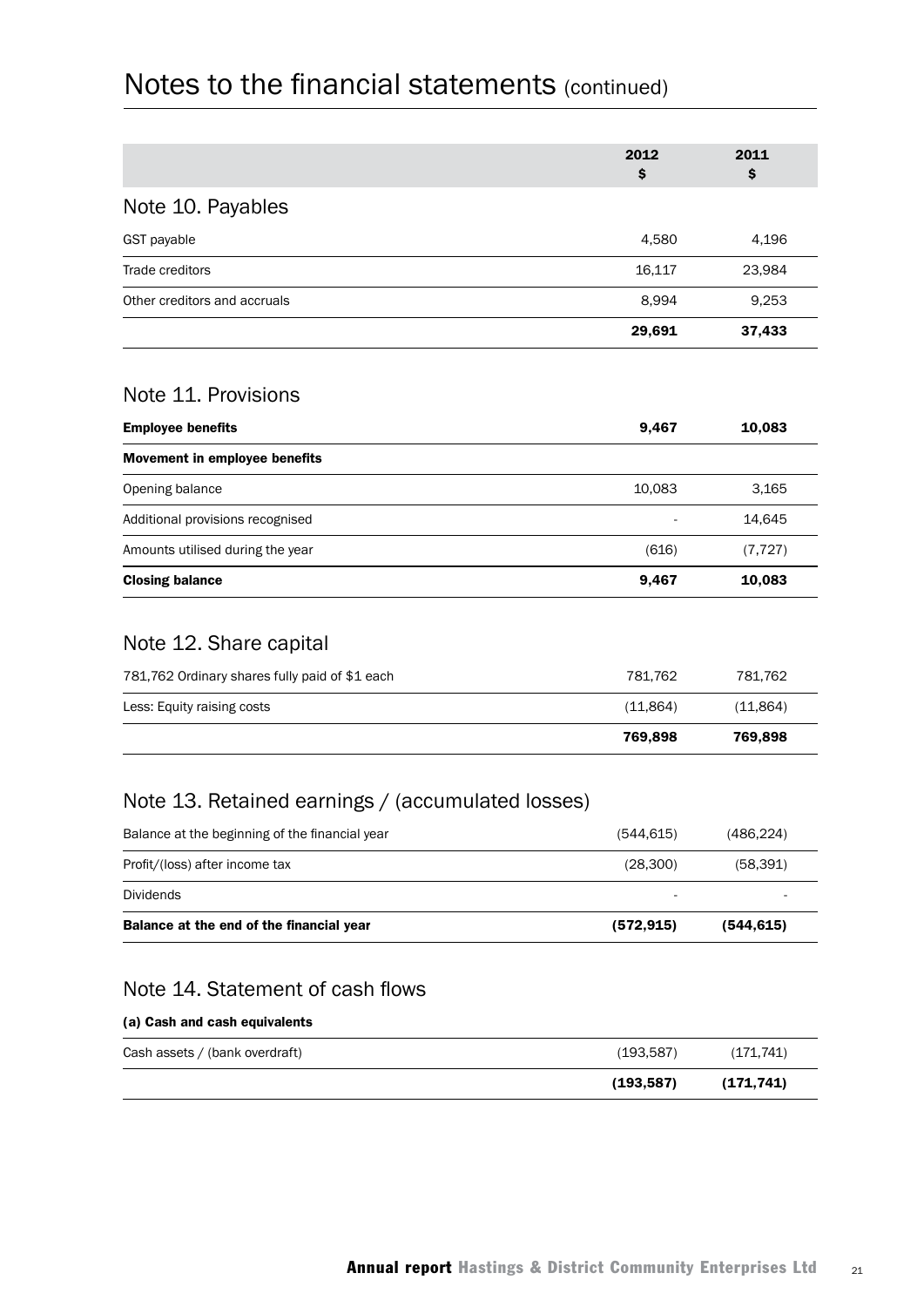|                                                                                           | 2012      | 2011      |
|-------------------------------------------------------------------------------------------|-----------|-----------|
|                                                                                           | S         | S         |
| Note 14. Statement of cash flows (continued)                                              |           |           |
| (b) Reconciliation of loss after tax to net cash provided used in<br>operating activities |           |           |
| Loss after income tax                                                                     | (28, 300) | (58, 391) |
| Non cash items                                                                            |           |           |
| - Depreciation                                                                            | 28,227    | 32,166    |
| - Amortisation                                                                            | 4,100     | 4,082     |
| Changes in assets and liabilities                                                         |           |           |
| - (Increase) decrease in receivables                                                      | (2,312)   | (11, 125) |
| - (Increase) decrease in deferred tax asset                                               | (12, 553) | (22, 220) |
| - Increase (decrease) in payables                                                         | (7, 742)  | 7,870     |
| - Increase (decrease) in provisions                                                       | (616)     | 6,918     |
| Net cash flows from/(used in) operating activities                                        | (19, 196) | (40, 700) |

### Note 15. Director and related party disclosures

The names of Directors who have held office during the financial year are:

Victor Rodwell Lisa Dixon Kenneth Ingersoll John Crough Brian Stahl OAM, JP Steven Dowling Alfred Tallon Pamela Ford Andrew Iredale Dominic Tallon Richard Armstrong OBE Andrew Venturini (appointed 30 November 2011) Peter DeJong (resigned 31 August 2011) Robert Tuckett (resigned 24 October 2011) 

No Director or related entity has entered into a material contract with the company. No Director's fees have been paid as the positions are held on a voluntary basis.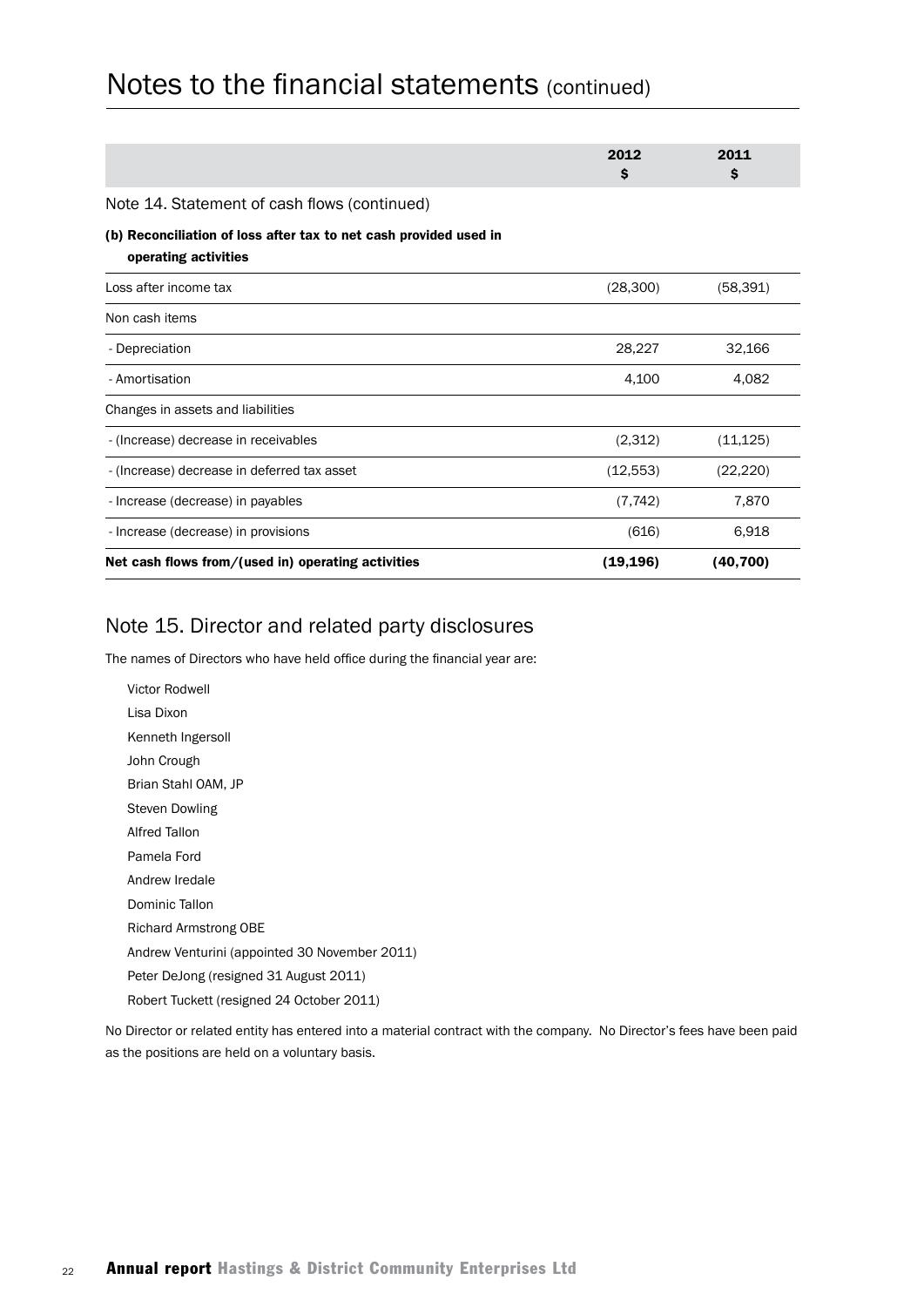| <b>Directors' shareholdings</b>               | 2012   | 2011                     |
|-----------------------------------------------|--------|--------------------------|
| <b>Victor Rodwell</b>                         | 50,001 | 50,001                   |
| Lisa Dixon                                    | 2,501  | 2,501                    |
| Kenneth Ingersoll                             | 20,001 | 20,001                   |
| John Crough                                   | ÷,     | $\overline{\phantom{a}}$ |
| Brian Stahl OAM, JP                           | 2,001  | 2,001                    |
| <b>Steven Dowling</b>                         | 10,000 | 10,000                   |
| <b>Alfred Tallon</b>                          | 20,000 | 20,000                   |
| Pamela Ford                                   | 1,001  | 1,001                    |
| Andrew Iredale                                | 2,000  | 2,000                    |
| Dominic Tallon                                | ÷,     | $\overline{\phantom{a}}$ |
| <b>Richard Armstrong OBE</b>                  | 500    | 500                      |
| Andrew Venturini (appointed 30 November 2011) | 20,000 | 20,000                   |
| Peter DeJong (resigned 31 August 2011)        | 20,000 | 20,000                   |
| Robert Tuckett (resigned 24 October 2011)     |        |                          |

#### Note 15. Director and related party disclosures (continued)

There was no movement in shares during the year. Each share held has a paid up value of \$1 and is fully paid.

## Note 16. Events after the reporting period

Since balance date, the world financial markets have shown volatility that may have an impact on investment earnings in the 2012/13 financial year. The company continues to maintain a conservative investment strategy to manage the exposure to market volatility.

There have been no other events after the end of the financial year that would materially affect the financial statements.

## Note 17. Contingent liabilities and assets

There were no contingent liabilities or assets at the date of this report to affect the financial statements.

## Note 18. Operating segments

The company operates in the financial services sector where it provides banking services to its clients. The company operates in one geographic area being Hastings, Victoria. The company has a franchise agreement in place with Bendigo and Adelaide Bank who account for 100% of the revenue (2011: 100%).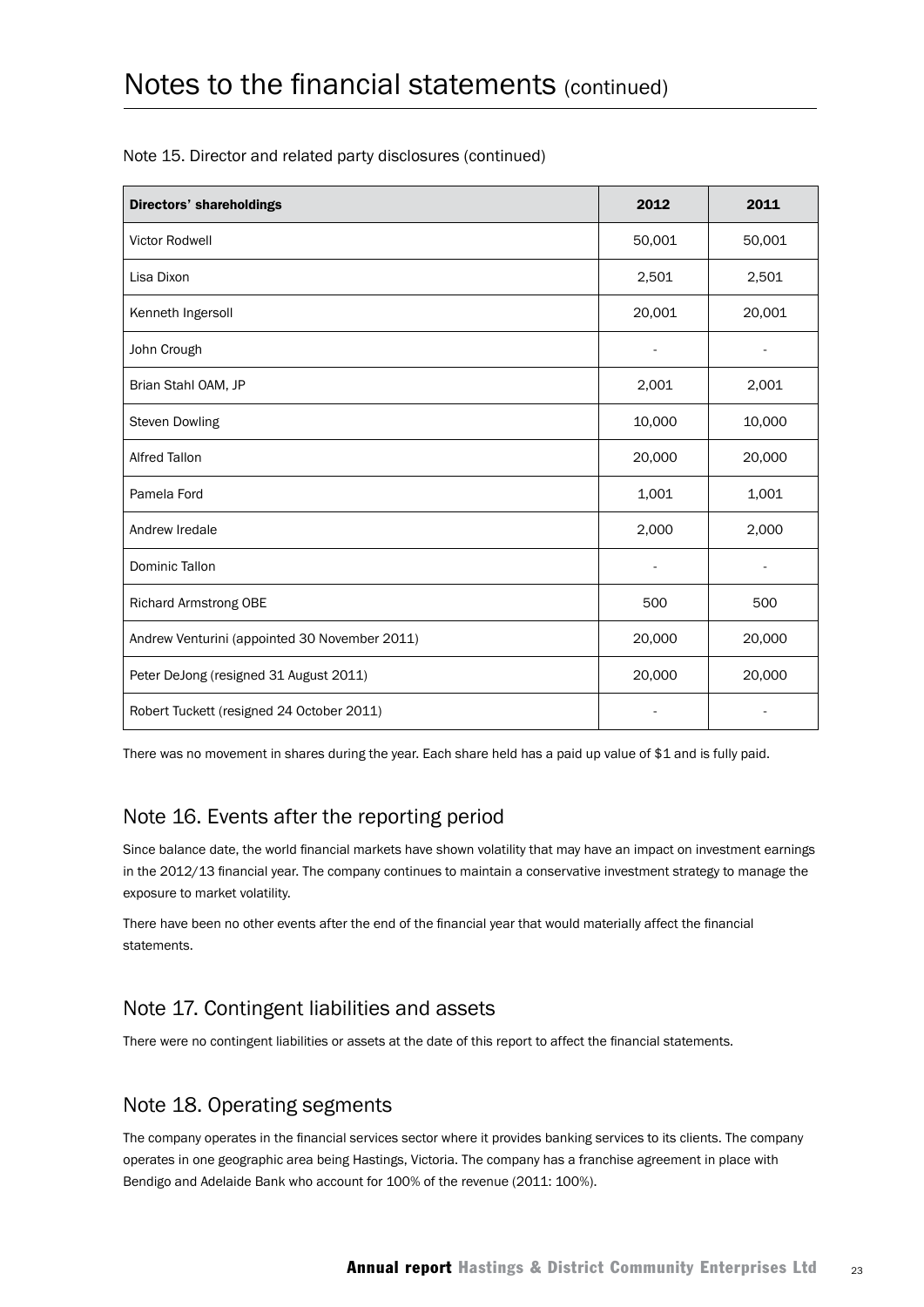### Note 19. Corporate Information

Hastings & District Community Enterprises Ltd is a company limited by shares incorporated in Australia. 

| The registered office is:           | 2 High Street.    |
|-------------------------------------|-------------------|
|                                     | Hastings VIC 3915 |
| The principal place of business is: | 88 High Street.   |
|                                     | Hastings VIC 3915 |

### Note 20. Dividends paid or provided for on ordinary shares

The Directors recommend that no dividend be paid for the current year.

| 2012 | 2011 |
|------|------|
|      |      |
|      |      |

#### Note 21. Earnings per share

Basic earnings per share amounts are calculated by dividing loss after income tax by the weighted average number of ordinary shares outstanding during the year.

Diluted earnings per share amounts are calculated by dividing loss after income tax by the weighted average number of ordinary shares outstanding during the year (adjusted for the effects of any dilutive options or preference shares).

The following reflects the income and share data used in the basic and diluted earnings per share computations:

| Loss after income tax expense                                    | (28.300) | (58.391) |
|------------------------------------------------------------------|----------|----------|
| Weighted average number of ordinary shares for basic and diluted |          |          |
| earnings per share                                               | 781.762  | 781.762  |

## Note 23. Financial risk management

The company's financial instruments consist mainly of deposits with banks, account receivables and payables, bank overdraft and loans.

The totals for each category of financial instruments measured in accordance with AASB 139 are as follows:

|                                    | <b>Note</b> | 2012<br>\$ | 2011<br>\$ |
|------------------------------------|-------------|------------|------------|
| <b>Financial assets</b>            |             |            |            |
| Cash & cash equivalents            | 6           | ٠          |            |
| Receivables                        | 7           | 33,964     | 45,382     |
| <b>Total financial assets</b>      |             | 33,964     | 45,382     |
| <b>Financial liabilities</b>       |             |            |            |
| Payables                           | 10          | 15,961     | 37,433     |
| Bank overdraft                     | 14          | 193,587    | 171,741    |
| <b>Total financial liabilities</b> |             | 209,548    | 209,174    |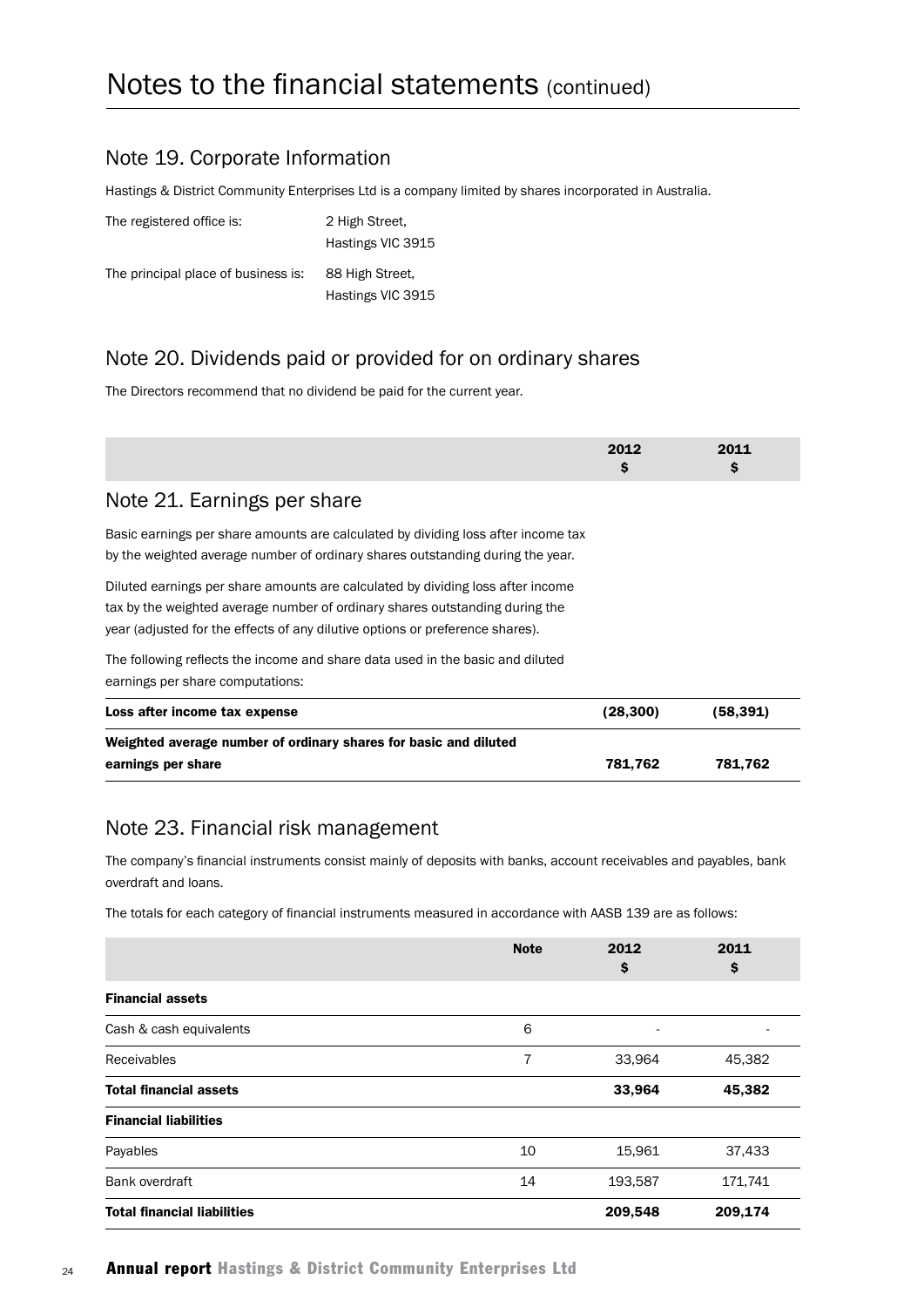#### Financial risk management policies

The Board of Directors has overall responsibility for the establishment and oversight of the risk management framework. The Board has established an Audit Committee which reports regularly to the Board. The Audit Committee is assisted in the area of risk management by an internal audit function.

#### Specific financial risk exposure and management

The company has exposure to credit risk, liquidity risk and market risk from their use of financial instruments. There have been no substantive changes in the types of risks the company is exposed to, how the risks arise, or the Board's objectives, policies and processes for managing or measuring the risks from the previous period.

#### (a) Credit risk

Credit risk is the risk of financial loss to the company if a customer or counterparty to a financial instrument fails to meet its contractual obligations. For the company it arises from receivables and cash assets.

The maximum exposure to credit risk at reporting date to recognised financial assets is the carrying amount of those assets as disclosed in the Statement of Financial Position and notes to the financial statements.

The company's maximum exposure to credit risk at reporting date was:

|                           |            | <b>Carrying amount</b> |  |
|---------------------------|------------|------------------------|--|
|                           | 2012<br>\$ | 2011<br>\$             |  |
| Cash and cash equivalents | 400        | 400                    |  |
| <b>Receivables</b>        | 33,964     | 45,382                 |  |
|                           | 34,364     | 45,782                 |  |

The company's exposure to credit risk is limited to Australia by geographic area. The majority of receivables are due from Bendigo and Adelaide Bank.

None of the assets of the company are past due (2011: nil past due) and based on historic default rates, the company believes that no impairment allowance is necessary in respect of assets not past due.

The company limits its exposure to credit risk by only investing in liquid securities with Bendigo and Adelaide Bank.

#### (b) Liquidity risk

Liquidity risk is the risk that the company will not be able to meet its financial obligations as they fall due. The company ensures it will have enough liquidity to meet its liabilities when due under both normal and stressed conditions. Liquidity management is carried out within the guidelines set by the Board.

Typically, the company maintains sufficient cash on hand to meet expected operational expenses, including the servicing of financial obligations. This excludes the potential impact of extreme circumstances that cannot reasonably be predicted, such as natural disasters.

In addition the company has established an overdraft facility of \$250,000 with Bendigo & Adelaide Bank Limited.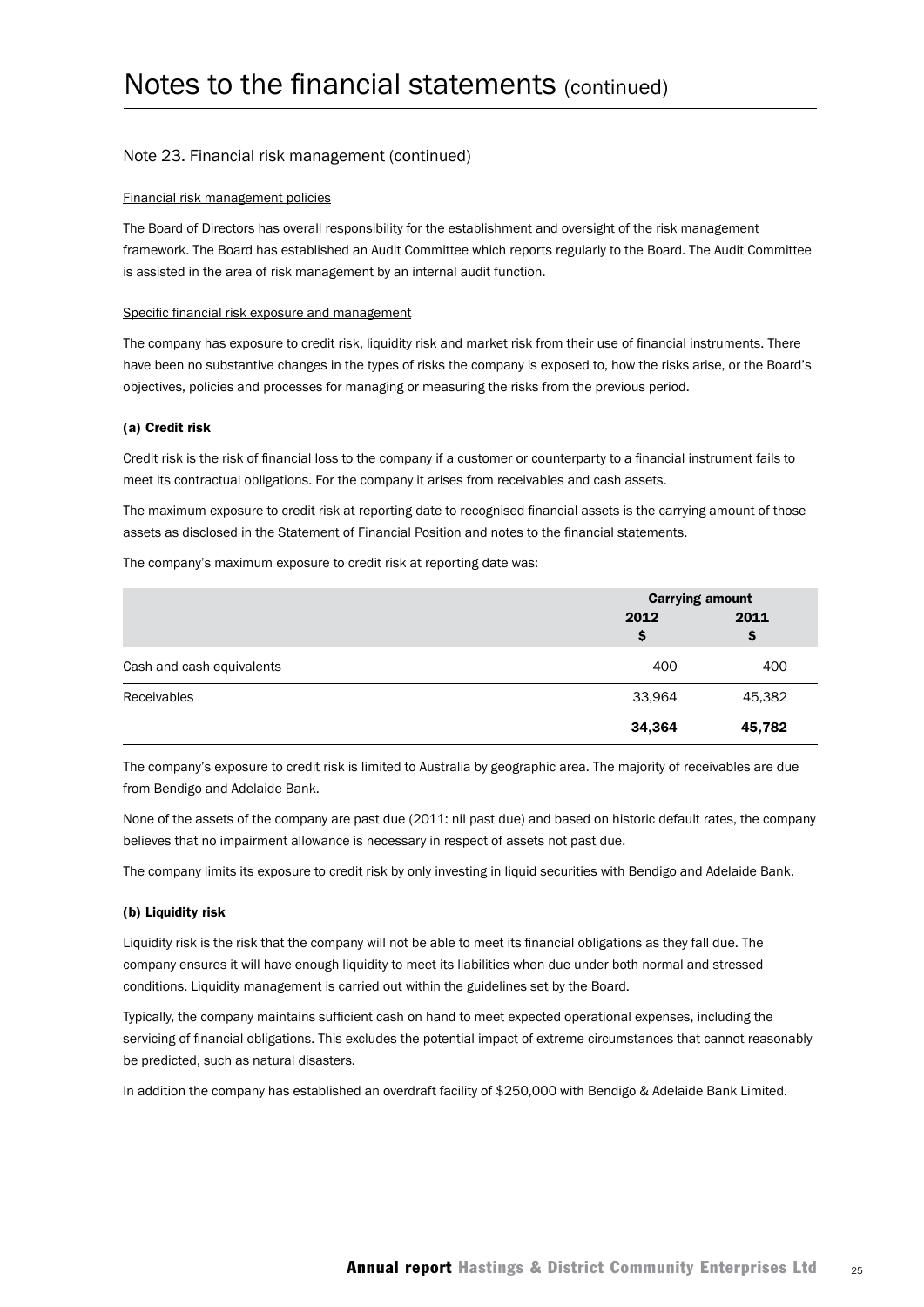#### (b) Liquidity risk (continued)

Financial liability and financial asset maturity analysis (continued)

|                                               | <b>Total</b><br>\$ | Within 1 year<br>S | 1 to 5 years<br>S | Over 5 years<br>s |
|-----------------------------------------------|--------------------|--------------------|-------------------|-------------------|
| 30 June 2012                                  |                    |                    |                   |                   |
| <b>Financial liabilities due for payment</b>  |                    |                    |                   |                   |
| Payables                                      | 29,691             | 15,961             |                   |                   |
| Loans and borrowings                          | 193,587*           | 193,587            |                   |                   |
| <b>Total expected outflows</b>                | 223,278            | 209,548            |                   |                   |
| <b>Financial assets - cashflow realisable</b> |                    |                    |                   |                   |
| Cash & cash equivalents                       |                    |                    |                   |                   |
| <b>Receivables</b>                            | 47,694             | 47,694             |                   |                   |
| <b>Total anticipated inflows</b>              | 47,694             | 47,694             |                   |                   |
| Net (outflow)/inflow on financial instruments | (175, 584)         | (175, 584)         |                   |                   |

|                                               | <b>Total</b><br>\$ | Within 1 year<br>S | 1 to 5 years<br>s | Over 5 years<br>\$ |
|-----------------------------------------------|--------------------|--------------------|-------------------|--------------------|
| 30 June 2011                                  |                    |                    |                   |                    |
| <b>Financial liabilities due for payment</b>  |                    |                    |                   |                    |
| Payables                                      | 37,433             | 37,433             |                   |                    |
| Loans and borrowings                          | 171,741*           | 171,741            |                   |                    |
| <b>Total expected outflows</b>                | 209,174            | 209,174            |                   |                    |
| <b>Financial assets - cashflow realisable</b> |                    |                    |                   |                    |
| Cash & cash equivalents                       |                    |                    |                   |                    |
| <b>Receivables</b>                            | 45,382             | 45,382             |                   |                    |
| <b>Total anticipated inflows</b>              | 45,382             | 45,382             |                   |                    |
| Net (outflow)/inflow on financial instruments | (163, 792)         | (163, 792)         |                   |                    |

\* The Bank overdraft has no set repayment period and as such all has been included as current.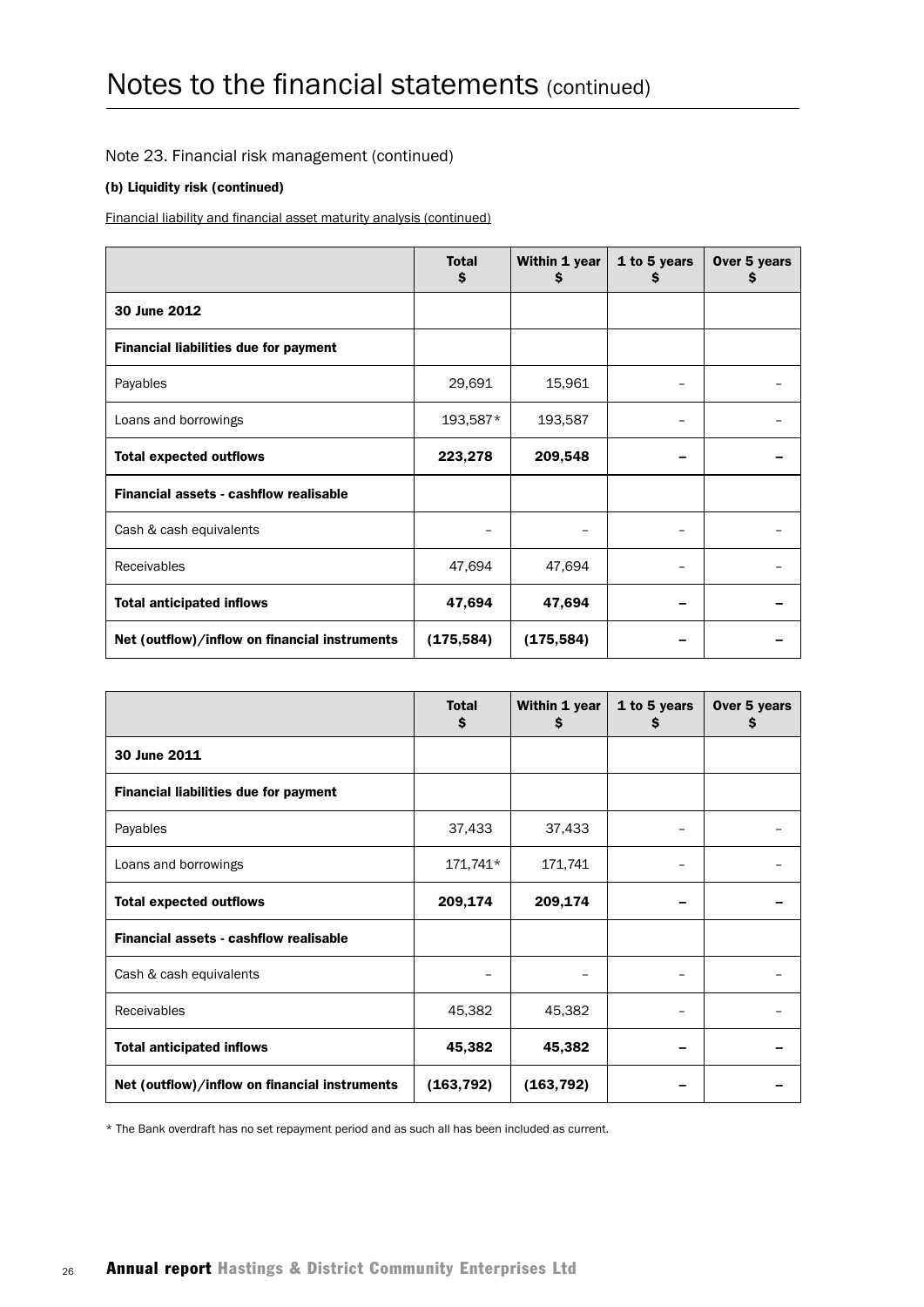#### (b) Liquidity risk (continued)

#### Financial assets pledged as collateral

There are no material amounts of collateral held as security as at 30 June 2012 and 30 June 2011.

#### (c) Market risk

Market risk is the risk that changes in market prices, such as interest rates, will affect the company's income or the value of its holdings of financial instruments. The objective of market risk management is to manage and control market risk exposures within acceptable parameters.

Interest rate risk is that the fair value or future cash flows of a financial instrument will fluctuate because of changes in market interest rates. The company reviews the exposure to interest rate risk as part of the regular Board meetings.

#### Sensitivity analysis

At the reporting date the interest rate profile of the company's interest bearing financial instruments was:

|                                  | 2012       | <b>Carrying amount</b><br>2011 |
|----------------------------------|------------|--------------------------------|
|                                  | \$         | \$                             |
| <b>Fixed rate instruments</b>    |            |                                |
| <b>Financial assets</b>          |            |                                |
| <b>Financial liabilities</b>     | -          |                                |
|                                  | ٠          |                                |
| <b>Floating rate instruments</b> |            |                                |
| <b>Financial assets</b>          |            |                                |
| <b>Financial liabilities</b>     | (193, 587) | (171, 741)                     |
|                                  | (193, 587) | (171, 741)                     |

#### Fair value sensitivity analysis for fixed rate instruments

The company does not account for any fixed interest rate financial assets or liabilities at fair value through profit or loss. Therefore a change in interest rates at the reporting date would not affect profit or loss.

#### Cash flow sensitivity analysis for variable rate instruments

A change of 100 basis points in interest rates at the reporting date would have no impact on profit or retained earnings. For the analysis performed on the same basis as at 30 June 2011 there was also no impact. As at both dates this assumes all other variables remain constant.

The company has no exposure to fluctuations in foreign currency.

#### (d) Price risk

The company is not exposed to any material price risk.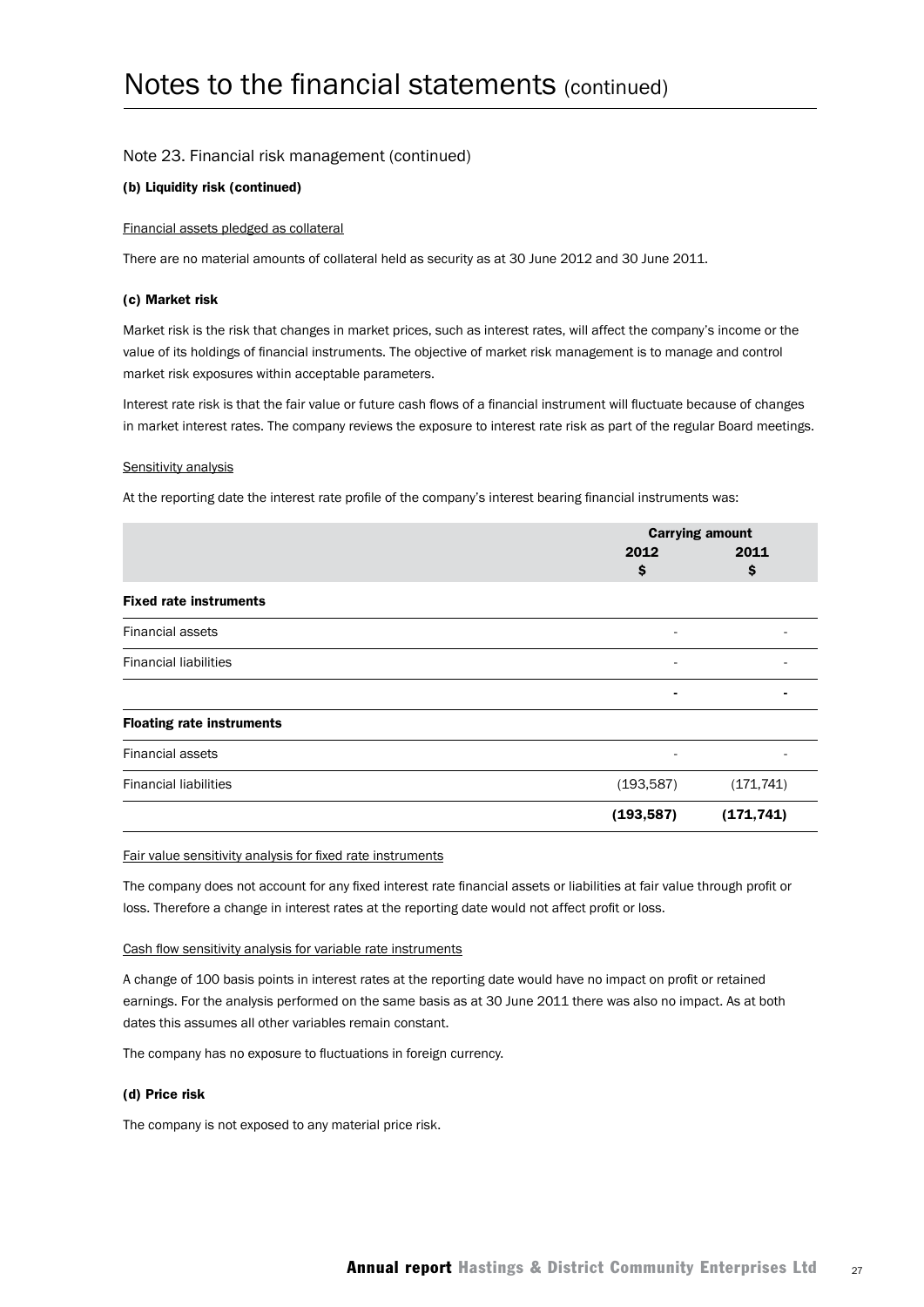#### (d) Price risk (continued)

#### Fair values

The fair values of financial assets and liabilities approximate the carrying values as disclosed in the Statement of Financial Position. Fair value is the amount at which an asset could be exchanged, or liability settled, between knowledgeable, willing parties in an arm's length transaction. The company does not have any unrecognised financial instruments at year end.

#### Capital management

The Board's policy is to maintain a strong capital base so as to sustain future development of the company. The Board of Directors monitor the return on capital and the level of dividends to shareholders. Capital is represented by total equity as recorded in the Statement of Financial Position.

In accordance with the franchise agreement, in any 12 month period, the funds distributed to shareholders shall not exceed the Distribution Limit.

- (i) the Distribution Limit is the greater of:
	- (a) 20% of the profit or funds of the Franchisee otherwise available for distribution to shareholders in that 12 month period; and
	- (b) subject to the availability of distributable profits, the Relevant Rate of Return multiplied by the average level of share capital of the Franchisee over that 12 month period; and
- (ii) the Relevant Rate of Return is equal to the weighted average interest rate on 90 day bank bills over that 12 month period plus 5%.

The Board is managing the growth of the business in line with this requirement. There are no other externally imposed capital requirements, although the nature of the company is such that amounts will be paid in the form of charitable donations and sponsorship. Charitable donations and sponsorship paid for the year ended 30 June 2012 can be seen in the Statement of Comprehensive Income.

There were no changes in the company's approach to capital management during the year.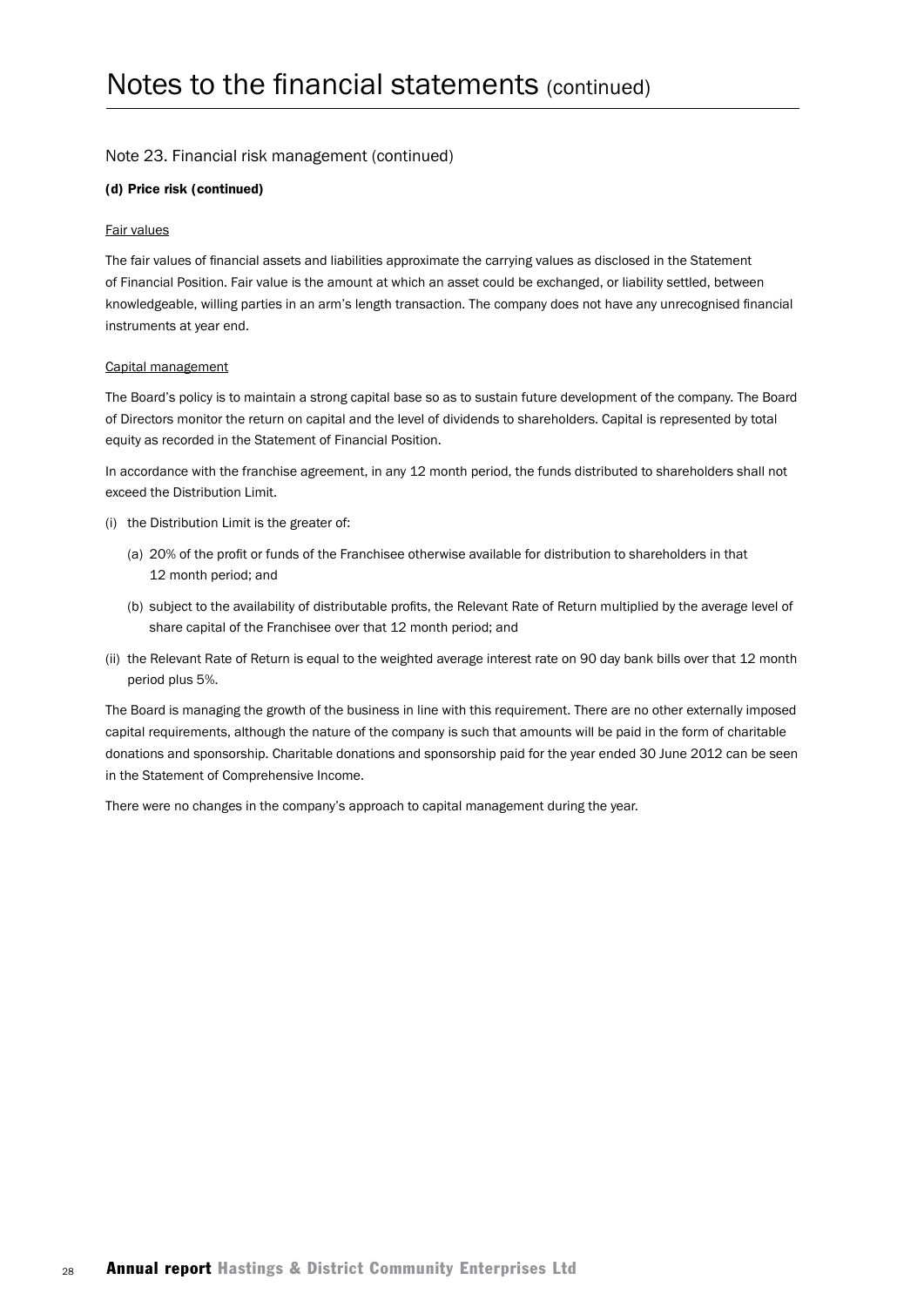## Directors' declaration

In accordance with a resolution of the Directors of Hastings & District Community Enterprises Ltd, the Directors of the company declare that:

- 1 the financial statements and notes of the company as set out on pages 9 to 28 are in accordance with the Corporations Act 2001 and:
	- (i) comply with Australian Accounting Standards, which as stated in accounting policy Note  $1(a)$  to the financial statements constitutes compliance with International Financial Reporting Standards (IFRS); and
	- (ii) give a true and fair view of the company's financial position as at 30 June 2012 and of the performance for the year ended on that date;
- 2 in the Directors' opinion there are reasonable grounds to believe that the company will be able to pay its debts as and when they become due and payable.

 $\overline{\phantom{a}}$ 

Victor Charles Rodwell, Chairman

Signed at Hasting on 3 September 2012.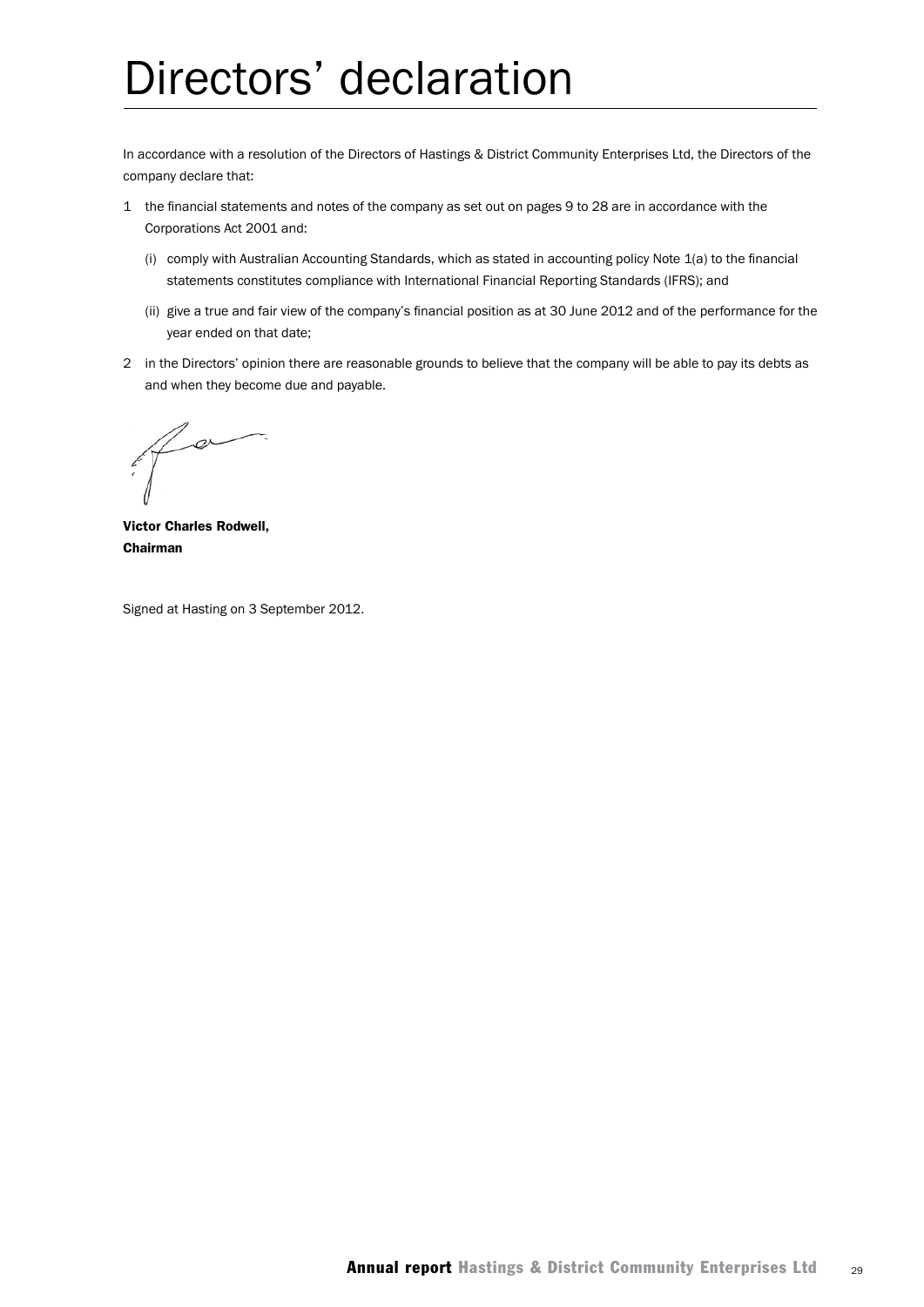## Independent audit report



Chartered Accountants

Level 2, 10-16 Forest Street Bendigo, Victoria PO Box 30, Bendigo, VIC 3552

Telephone: (03) 5445 4200 Fax: (03) 5444 4344 Email: rsd@rsdadvisors.com.au

#### **INDEPENDENT AUDIT REPORT** www.rsdadvisors.com.au TO THE MEMBERS OF HASTINGS COMMUNITY ENTERPRISE LIMITED

#### **Report on the Financial Report**

We have audited the accompanying financial report of Hastings Community Enterprise Limited, which comprises the statement of financial position as at 30 June 2012, the statement of comprehensive income, the statement of changes in equity and the statement of cash flows for the year then ended, notes comprising a summary of significant accounting policies and other explanatory information and the directors' declaration of the company for the period ended 30 June 2012.

#### Directors' Responsibility for the Financial Report

The directors of the company are responsible for the preparation of the financial report that gives a true and fair view in accordance with Australian Accounting Standards and the Corporations Act 2001 and for such internal control as the directors determine is necessary to enable the preparation of the financial report that is free from material misstatement, whether due to fraud or error. In Note  $1(a)$ , the directors also state, in accordance with Accounting Standard AASB 101: Presentation of Financial Statements, that the financial statements comply with International Financial Reporting Standards (IFRS).

#### **Auditor's Responsibility**

Our responsibility is to express an opinion on the financial report based on our audit. We conducted our audit in accordance with Australian Auditing Standards. Those standards require that we comply with relevant ethical requirements relating to audit engagements and plan and perform the audit to obtain reasonable assurance whether the financial report is free from material misstatement.

An audit involves performing procedures to obtain audit evidence about the amounts and disclosures in the financial report. The procedures selected depend on the auditor's judgement, including the assessment of the risks of material misstatement of the financial report, whether due to fraud or error. In making those risk assessments, the auditor considers internal control relevant to the company's preparation of the financial report in order to design audit procedures that are appropriate in the circumstances, but not for the purpose of expressing an opinion on the effectiveness of the company's internal control. An audit also includes evaluating the appropriateness of accounting policies used and the reasonableness of accounting estimates made by the directors, as well as evaluating the overall presentation of the financial report.

We believe that the audit evidence we have obtained is sufficient and appropriate to provide a basis for our audit opinion.

Richmond Sinnott & Delahunty<br>ABN 60 616 244 309 Liability limited by a scheme approved under Professional Standards Legislation

Partners: Warren Sinnott Philip Delahunty Cara Hall Kathie Teasdale **Brett Andrews** David Richmond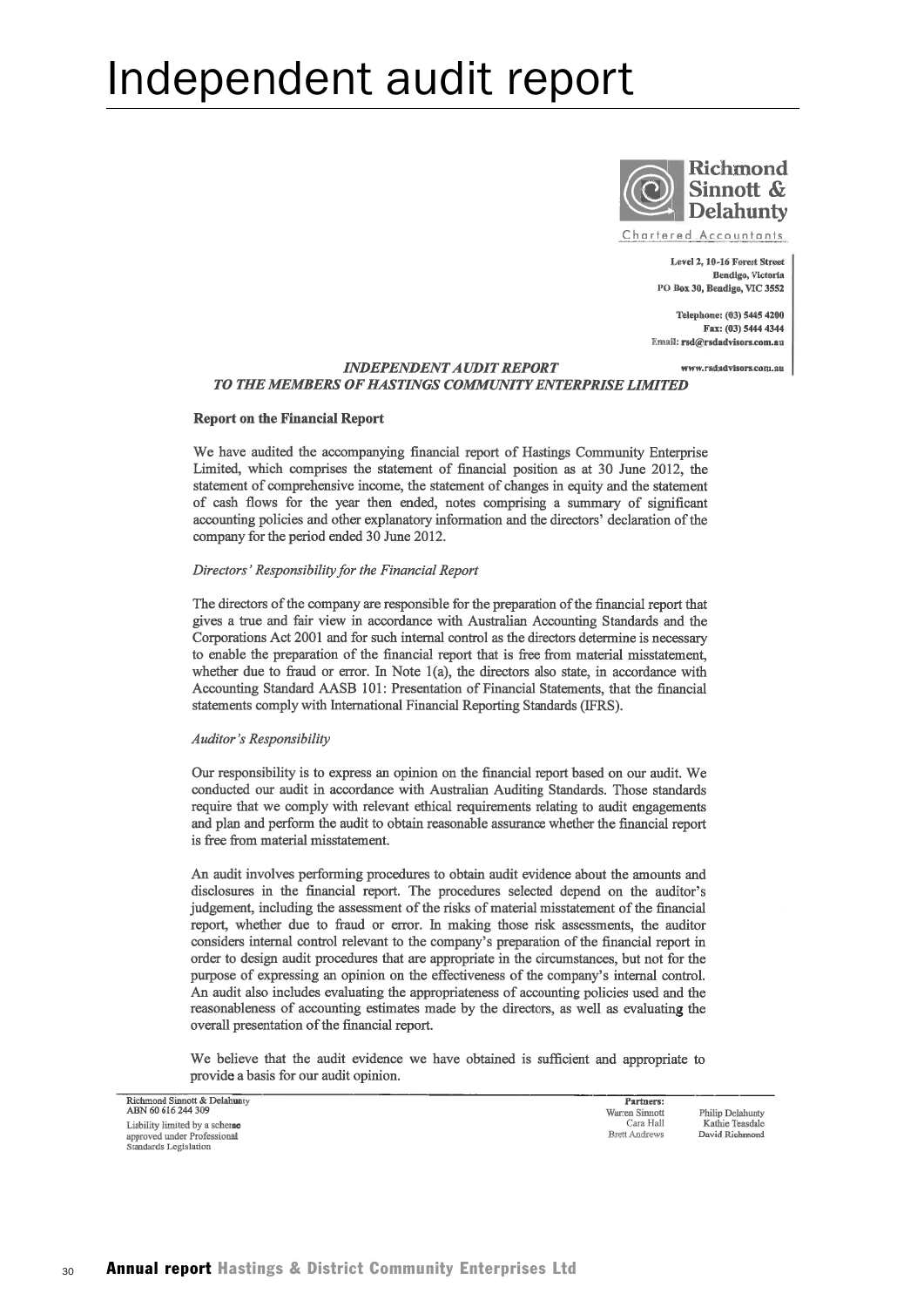#### Independence

In conducting our audit, we have complied with the independence requirements of the Corporations Act 2001.

#### **Auditor's Opinion**

In our opinion:

- $(a)$ the financial report of Hastings Community Enterprise Limited is in accordance with the Corporations Act 2001, including:
	- $(i)$ giving a true and fair view of the company's financial position as at 30 June 2012 and of its performance for the period ended on that date; and
	- complying with Australian Accounting Standards and the Corporations  $(ii)$ Regulations 2001; and
- $(b)$ the financial report also complies with the International Financial Reporting Standards as disclosed in Note 1(a).

Richmond Sincett & Selahung

RICHMOND SINNOTT & DELAHUNTY **Chartered Accountants** 

W. J. SINNOTT Partner

Dated at Bendigo, 3<sup>rd</sup> September, 2012